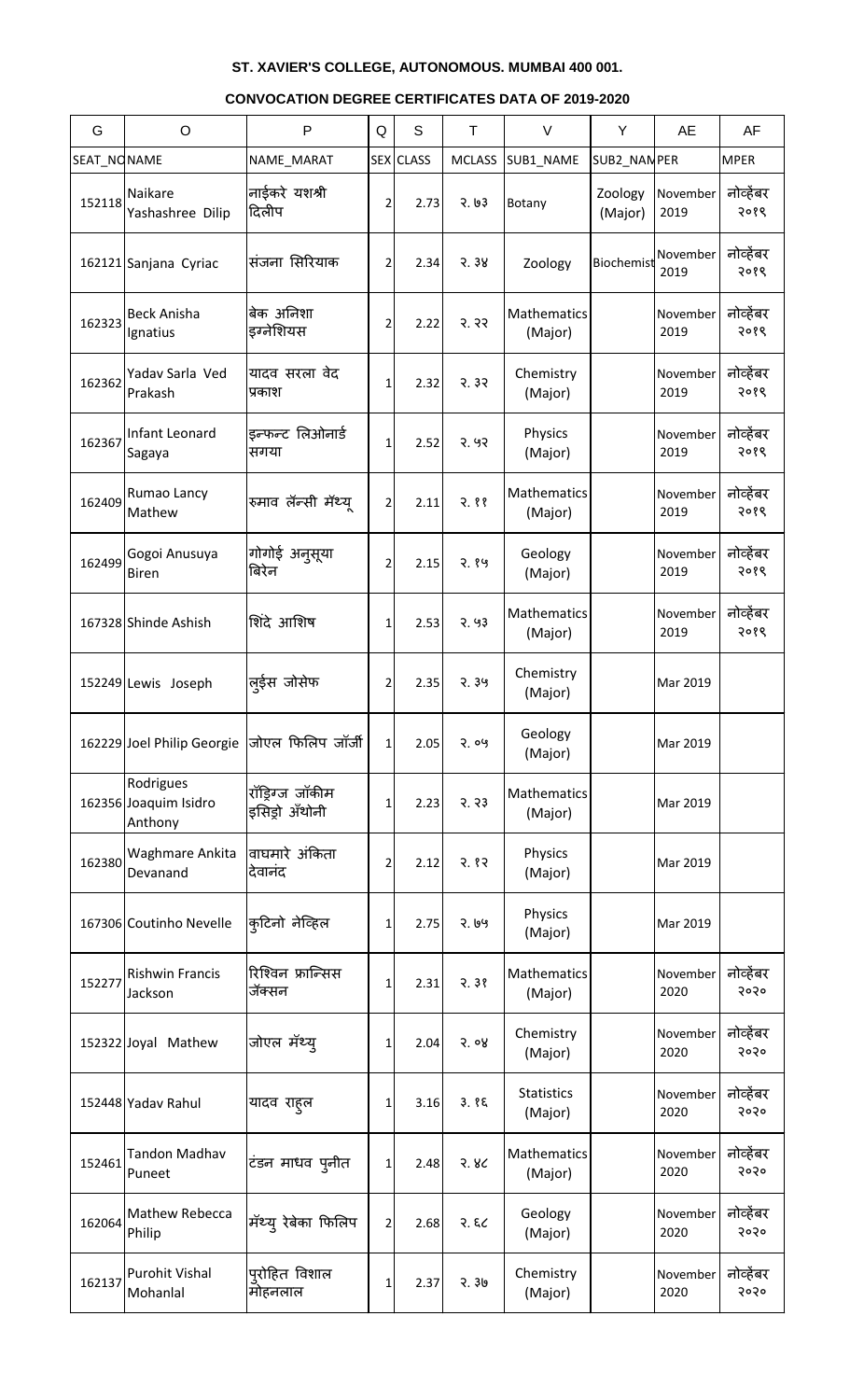| G           | $\circ$                                                | $\mathsf{P}$                          | Q            | S                | Τ             | V                      | Y            | <b>AE</b>        | AF                |
|-------------|--------------------------------------------------------|---------------------------------------|--------------|------------------|---------------|------------------------|--------------|------------------|-------------------|
| SEAT_NONAME |                                                        | NAME_MARAT                            |              | <b>SEX</b> CLASS | <b>MCLASS</b> | SUB1_NAME              | SUB2_NAN PER |                  | <b>MPER</b>       |
| 162241      | Sreelakshmi<br>Santhosh                                | श्रीलक्ष्मी संतोष                     | 2            | 2.50             | 2.90          | Chemistry<br>(Major)   |              | November<br>2020 | नोव्हेंबर<br>२०२० |
|             | 162245 Miletta Vincent                                 | मिलेटा विन्सेंट                       | 2            | 2.34             | 3.38          | Geology<br>(Major)     |              | November<br>2020 | नोव्हेंबर<br>२०२० |
| 172029      | <b>Monteiro Simeon</b><br>Jonathan Aelred              | मोन्तेरो सायमन<br>जोनाथन आल्फ्रेड     | 1            | 2.59             | 2.99          | Geology<br>(Major)     |              | November<br>2020 | नोव्हेंबर<br>२०२० |
| 172275      | Dsouza Pamela<br>Paul                                  | डिसोजा पामेला पॉल                     | 2            | 2.60             | 2.50          | Geology<br>(Major)     |              | November<br>2020 | नोव्हेंबर<br>२०२० |
| 172392      | Dias Cathielisa<br>Nelson                              | डायस केथीलीसा<br>नेल्सन               | 2            | 2.71             | 3.93          | Mathematics<br>(Major) |              | November<br>2020 | नोव्हेंबर<br>२०२० |
| 162047      | Kannan Kyle Jay<br>Vijay                               | कन्नन काईल<br>जयविजय                  | 1            | 2.44             | 3.88          | Geology<br>(Major)     |              | October<br>2020  | ऑक्टोबर<br>२०२०   |
| 162059      | Pereira Oliver<br>Melvin                               | परेरा ऑलिव्हर<br>मेल्वीन              | 1            | 2.74             | 3.08          | Physics<br>(Major)     |              | October<br>2020  | ऑक्टोबर<br>२०२०   |
|             | 162094 Badar Saif Ahmed बिंदर सैफ एहमद                 |                                       | 1            | 2.38             | 3.3<          | Geology<br>(Major)     |              | October<br>2020  | ऑक्टोबर<br>२०२०   |
|             | 162097 Jemima Joseph                                   | जेमिमा जोसेफ                          | 2            | 2.25             | २. २५         | Zoology                | Botany       | October<br>2020  | ऑक्टोबर<br>२०२०   |
| 162109      | Chavan Mayuri<br>Sarojkumar                            | चव्हाण मय् <b>री</b><br>सरोजकुमार     | 2            | 2.58             | 2.96          | Zoology                | Botany       | October<br>2020  | ऑक्टोबर<br>२०२०   |
| 162272      | Aaron Mathew<br>Alex                                   | ऍरॉन मॅथ्य् आलेक्स                    | $\mathbf{1}$ | 2.82             | २.८२          | Mathematics<br>(Major) |              | October<br>2020  | ऑक्टोबर<br>२०२०   |
|             | 162288 Navin Joseph Saji                               | नवीन जोसेफ साजी                       | 1            | 2.33             | 3.33          | Chemistry<br>(Major)   |              | October<br>2020  | ऑक्टोबर<br>२०२०   |
| 162368      | Cerejo Simran<br>Sanjay                                | सिरेजो सिमरन<br>सजय                   | 2            | 3.33             | 3.33          | Chemistry<br>(Major)   |              | October<br>2020  | ऑक्टोबर<br>२०२०   |
| 162421      | Bandgar Vaibhavi<br>Shrikant                           | बंडगर वैभवी श्रीकांत                  | 2            | 2.46             | 3.85          | Zoology                | Botany       | October<br>2020  | ऑक्टोबर<br>२०२०   |
| 162464      | Verma Anita<br>Hariprasad                              | वर्मा अनिता<br>हरिप्रसाद              | 2            | 2.74             | 3.68          | Mathematics<br>(Major) |              | October<br>2020  | ऑक्टोबर<br>२०२०   |
|             | 162477 Jisna Joseph                                    | जिस्ना जोसेफ                          | 2            | 2.65             | २. ६५         | Geology<br>(Major)     |              | October<br>2020  | ऑक्टोबर<br>२०२०   |
| 162484      | Kharat Ashwin<br>Raju                                  | खरात अश्विन राज्                      | 1            | 2.53             | 2.93          | Physics<br>(Major)     |              | October<br>2020  | ऑक्टोबर<br>२०२०   |
| 162524      | Tambare Aqsa<br>Husain                                 | तांबारे अकसा ह्सैन                    | 2            | 2.33             | 3.33          | Physics<br>(Major)     |              | October<br>2020  | ऑक्टोबर<br>२०२०   |
|             | Fernandes<br>172002 Craigston Manuel<br><b>Neville</b> | फर्नांडिस क्रेगस्टन<br>मॅन्युअल नेविल | 1            | 3.31             | 3.38          | Life Science           | Biochemist   | October<br>2020  | ऑक्टोबर<br>5050   |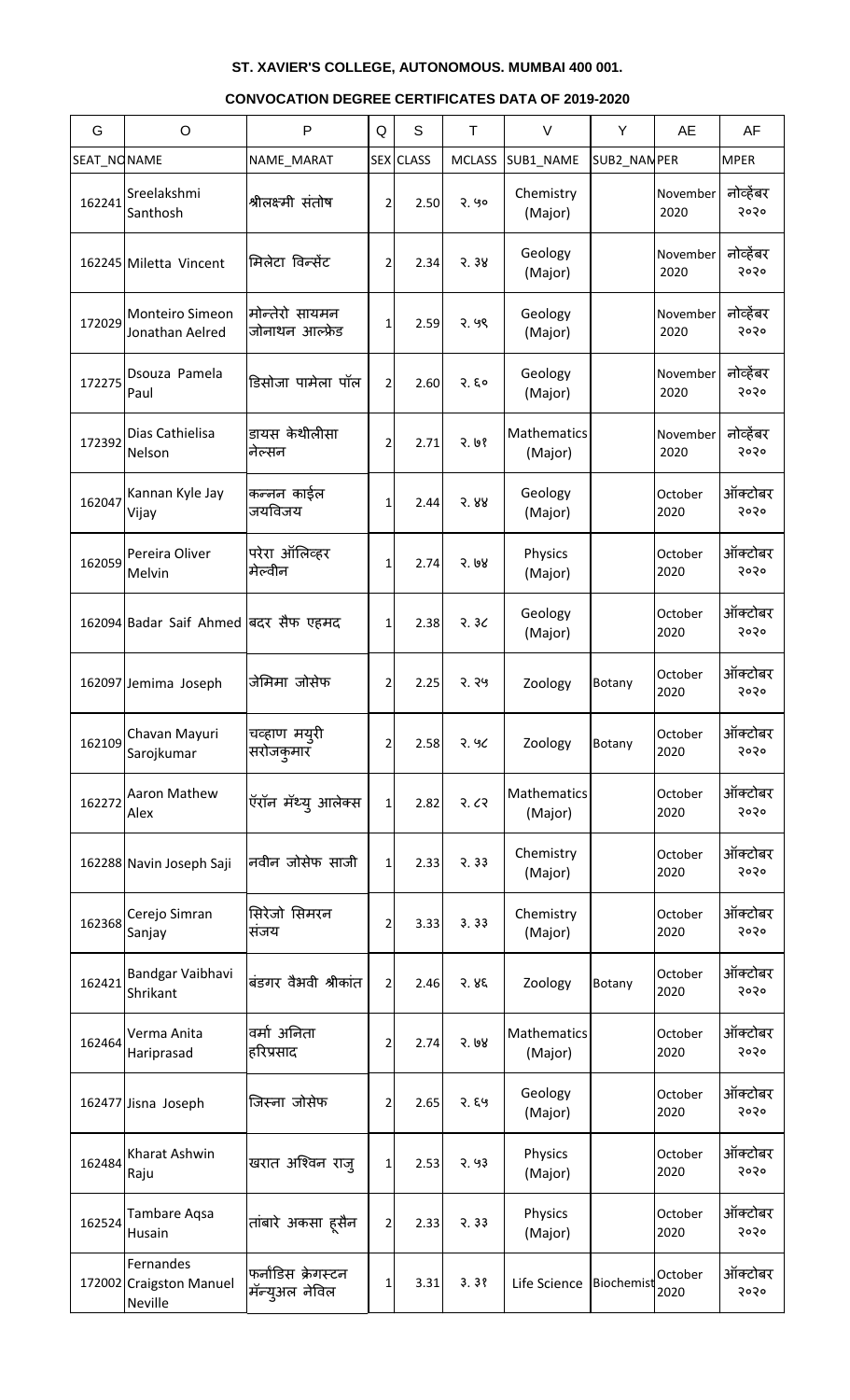| G           | $\circ$                       | P                          | Q              | S         | T             | $\vee$                  | Y           | AE              | AF              |
|-------------|-------------------------------|----------------------------|----------------|-----------|---------------|-------------------------|-------------|-----------------|-----------------|
| SEAT_NONAME |                               | NAME_MARAT                 |                | SEX CLASS | <b>MCLASS</b> | SUB1_NAME               | SUB2_NANPER |                 | <b>MPER</b>     |
| 172004      | Fernandez Letitia<br>Vinay    | फर्नांडेज लेतिशिया<br>विनय | 2              | 3.78      | 3.66          | Life Science            | Biochemist  | October<br>2020 | ऑक्टोबर<br>२०२० |
| 172006      | Helen Jemima<br>Charles       | हेलन जेमिमा चार्ल्स        | 2              | 3.68      | 3.52          | Life Science            | Biochemist  | October<br>2020 | ऑक्टोबर<br>२०२० |
|             | 172007 Infant V               | इन्फन्ट वी                 | 1              | 3.25      | 3.79          | Life Science            | Biochemist  | October<br>2020 | ऑक्टोबर<br>२०२० |
|             | 172008 Jesni Joseph           | जेस्नी जोसेफ               | 2              | 3.20      | 3.30          | Chemistry<br>(Major)    |             | October<br>2020 | ऑक्टोबर<br>२०२० |
| 172013      | Wakade Anushka<br>Nilesh      | वाकडे अन्ष्का<br>निलेश     | 2              | 3.74      | 3.68          | Life Science            | Biochemist  | October<br>2020 | ऑक्टोबर<br>२०२० |
| 172014      | <b>Agrawal Manica</b><br>Ram  | अग्रवाल मणिका राम          | $\overline{2}$ | 3.13      | 3.83          | Chemistry<br>(Major)    |             | October<br>2020 | ऑक्टोबर<br>२०२० |
| 172015      | Anugraha<br>Varghese          | अन्ग्यह वर्गीस             | 2              | 2.50      | 2.90          | Life Science<br>(Major) |             | October<br>2020 | ऑक्टोबर<br>२०२० |
| 172016      | Anupama<br>Augustine          | अनुपमा ऑगस्टीन             | 2              | 3.27      | 3.76          | Geology<br>(Major)      |             | October<br>2020 | ऑक्टोबर<br>२०२० |
|             | 172017 Apurwa Mohit<br>Natwar | अपूर्वा मोहित नटवर         | 1              | 3.53      | 3.93          | Life Science<br>(Major) |             | October<br>2020 | ऑक्टोबर<br>२०२० |
|             | 172018 Chanthu V.s            | छंतु वि एस                 | 1              | 3.67      | 3.56          | Geology<br>(Major)      |             | October<br>2020 | ऑक्टोबर<br>२०२० |
| 172019      | Colaco Fleur Rui<br>Rosario   | कोलासो फ्लर रुई<br>रोसारिओ | 2              | 2.72      | 3.63          | Chemistry<br>(Major)    |             | October<br>2020 | ऑक्टोबर<br>२०२० |
| 172022      | Ghimire Riwaj<br>Khemananda   | धिमिरे रिवाज<br>खेमानंदा   | 1              | 3.10      | 3.80          | Life Science<br>(Major) |             | October<br>2020 | ऑक्टोबर<br>२०२० |
|             | 172023 Jeremy John            | जेरेमी जॉन                 | 1              | 2.53      | 2.93          | Geology<br>(Major)      |             | October<br>2020 | ऑक्टोबर<br>२०२० |
| 172024      | Kabtiyal Neharika<br>Vipin    | कबटियाल<br>निहारिका विपिन  | 2              | 3.17      | 3.86          | Life Science            | Biochemist  | October<br>2020 | ऑक्टोबर<br>२०२० |
|             | 172026 Luis Xena Keith        | ल्ईस झीना मरिया            | $\overline{2}$ | 3.59      | 3.99          | Life Science<br>(Major) |             | October<br>2020 | ऑक्टोबर<br>२०२० |
|             | 172027 Mercy Stephen          | मर्सी स्टिफन               | 2              | 2.83      | 3.63          | Life Science<br>(Major) |             | October<br>2020 | ऑक्टोबर<br>२०२० |
| 172028      | Misra Muskan<br>Rahul         | मिश्रा मुस्कान राह्ल       | $\overline{2}$ | 3.73      | 3.63          | Life Science<br>(Major) |             | October<br>2020 | ऑक्टोबर<br>२०२० |
| 172033      | Rozario Pearl<br>Thomas       | रोझारिओ पर्ल थॉमस          | $\overline{2}$ | 3.08      | 3.00          | Chemistry<br>(Major)    |             | October<br>2020 | ऑक्टोबर<br>२०२० |
| 172035      | Shah Alisha<br>Akhilesh       | शाह अलीशा<br>अखिलेश        | 2              | 3.74      | 3.68          | Life Science            | Biochemist  | October<br>2020 | ऑक्टोबर<br>२०२० |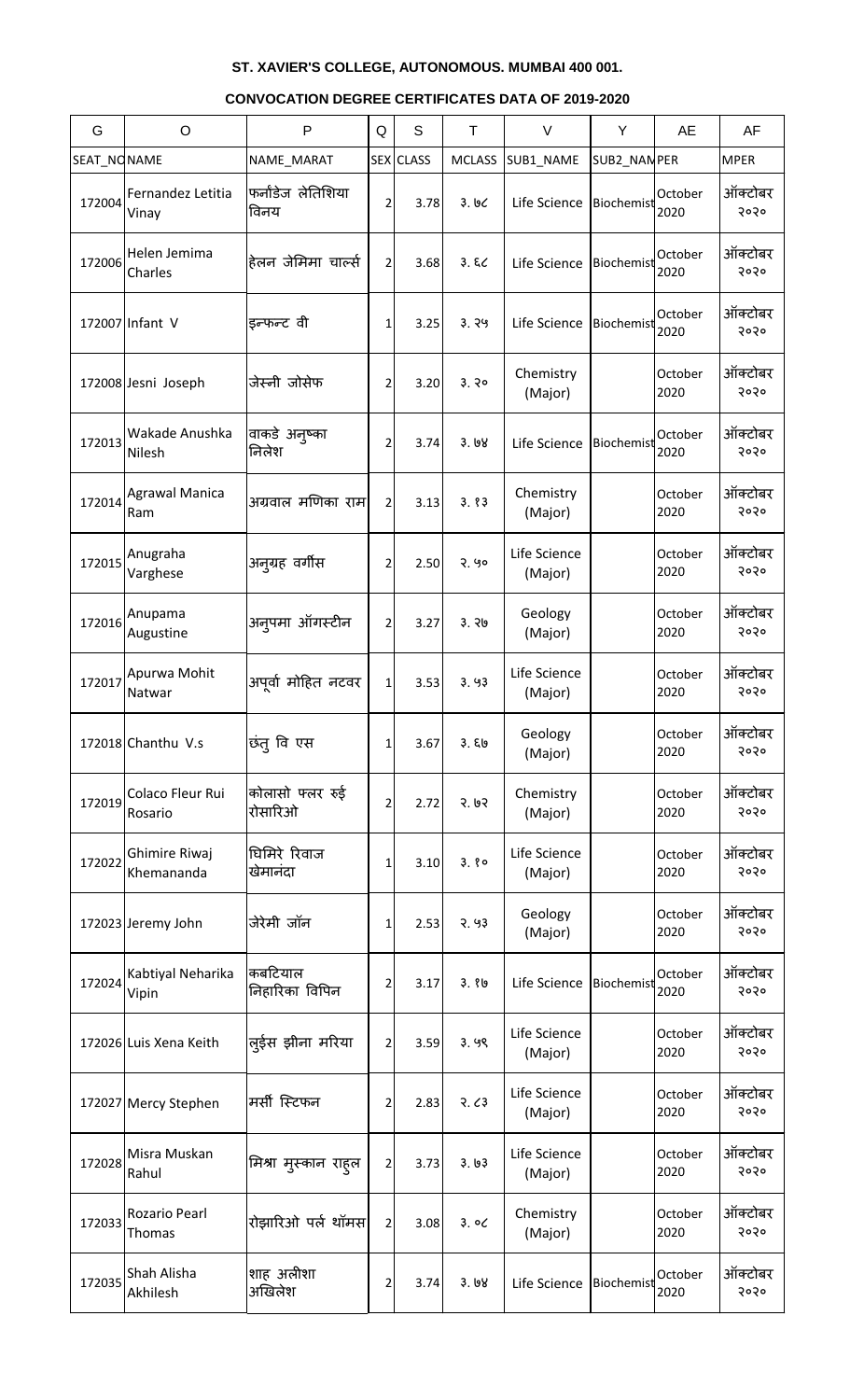| G           | O                                                         | P                                                | Q              | S         | T             | $\vee$                    | Y           | AE              | AF              |
|-------------|-----------------------------------------------------------|--------------------------------------------------|----------------|-----------|---------------|---------------------------|-------------|-----------------|-----------------|
| SEAT_NONAME |                                                           | NAME_MARAT                                       |                | SEX CLASS | <b>MCLASS</b> | SUB1_NAME                 | SUB2_NANPER |                 | <b>MPER</b>     |
| 172037      | Varghese Grefin<br>Prasad                                 | वर्गीस ग्रिफिन प्रसाद                            | 1              | 2.33      | 3.33          | Chemistry<br>(Major)      |             | October<br>2020 | ऑक्टोबर<br>२०२० |
| 172039      | Arora Riyansha<br>Anil                                    | अरोरा रियनशा<br>अनील                             | 2              | 3.95      | 3.89          | Life Science              | Biochemist  | October<br>2020 | ऑक्टोबर<br>२०२० |
|             | 172041 Bency Jose                                         | बेन्सी जोस                                       | 2              | 3.37      | 3.30          | Chemistry<br>(Major)      |             | October<br>2020 | ऑक्टोबर<br>२०२० |
| 172043      | Castelino Kennith<br><b>Brian Boniface</b>                | कॅस्टेलिनो केनिथ<br>ब्रायन बॉनिफेस               | $\mathbf{1}$   | 3.82      | 3.62          | Life Science<br>(Major)   |             | October<br>2020 | ऑक्टोबर<br>२०२० |
| 172046      | Dsouza Annet<br>Francis                                   | डिसोजा ॲनेट<br>फ्रान्सिस                         | 2              | 2.58      | 2.90          | Life Science<br>(Major)   |             | October<br>2020 | ऑक्टोबर<br>२०२० |
|             | 172047 Dsouza Siena Ivan                                  | डिसोजा सिएना<br>आयवन                             | 2              | 3.32      | 3.32          | Life Science<br>(Major)   |             | October<br>2020 | ऑक्टोबर<br>२०२० |
|             | <b>Gonsalves Noel</b><br>172050 Quintiano Savio<br>Fabian | गोन्साल्विस नोएल<br>क्विन्टीआनो<br>सॅवियो फेबियन | $\mathbf{1}$   | 3.79      | 3.69          | Life Science              | Biochemist  | October<br>2020 | ऑक्टोबर<br>२०२० |
| 172051      | Handique Prapti<br>Priyam Rana                            | हंडीक प्राप्ती प्रियम<br>राणा                    | $\overline{2}$ | 3.80      | 3.00          | Chemistry<br>(Major)      |             | October<br>2020 | ऑक्टोबर<br>२०२० |
|             | Maliakkel<br>172056 Annmariya<br>Johnson MO               | मालिएकल<br>ॲनमरिया जॉनसन<br>एम ओ                 | $\overline{2}$ | 3.75      | 3.199         | Life Science              | Biochemist  | October<br>2020 | ऑक्टोबर<br>२०२० |
|             | Maliakkel<br>172057 Jissmariya<br>Johnson MO              | मालिएकल<br>जिस्मरिया जॉनसन<br>एम ओ               | 2              | 3.42      | 3.83          | Life Science              | Biochemist  | October<br>2020 | ऑक्टोबर<br>२०२० |
| 172058      | Misquitta Josette<br>Deanne Mckenzie                      | मिस्कीटा जोसेट<br>डिऍन मकेन्झी                   | 2              | 3.16      | 3.85          | Life Science<br>(Major)   |             | October<br>2020 | ऑक्टोबर<br>२०२० |
| 172059      | Nachanolkar Neha<br>Sanjay                                | नाचनोळकर नेहा<br>सजय                             | 2              | 3.88      | 3.60          | Life Science              | Biochemist  | October<br>2020 | ऑक्टोबर<br>२०२० |
|             | 172060 Nimisha Thomas                                     | निमिषा थॉमस                                      | 2              | 2.36      | 35.35         | Life Science<br>(Major)   |             | October<br>2020 | ऑक्टोबर<br>२०२० |
| 172061      | Pereira Shania<br>Dominic                                 | परेरा शनाया<br>डॉमिनिक                           | 2              | 3.79      | 3.69          | Life Science              | Biochemist  | October<br>2020 | ऑक्टोबर<br>२०२० |
| 172065      | Shah Upasana<br>Paresh                                    | शाह उपासना परेश                                  | $\overline{2}$ | 3.72      | 3.62          | Life Science<br>(Major)   |             | October<br>2020 | ऑक्टोबर<br>२०२० |
|             | Singh Samant<br>172067 Kshirabdi Taneya<br>Balaji         | सिंह सामंत क्षीरब्दि<br>तनया बालाजी              | $\overline{2}$ | 3.87      | 3.09          | Life Science              | Biochemist  | October<br>2020 | ऑक्टोबर<br>२०२० |
| 172068      | <b>Tandon Parth</b><br>Pradeep                            | टंडन पार्थ प्रदीप                                | 1              | 3.41      | 3.88          | Life Science              | Biochemist  | October<br>2020 | ऑक्टोबर<br>२०२० |
|             | 172069 Trivedi Ira Prabodh  त्रिवेदी इरा प्रबोध           |                                                  | 2              | 3.82      | 3.62          | Life Science   Biochemist |             | October<br>2020 | ऑक्टोबर<br>5050 |
|             | 172071 Bansal Esha Ajit                                   | बन्सल इशा अजित                                   | 2              | 3.04      | 3.08          | Microbiology Biochemist   |             | October<br>2020 | ऑक्टोबर<br>२०२० |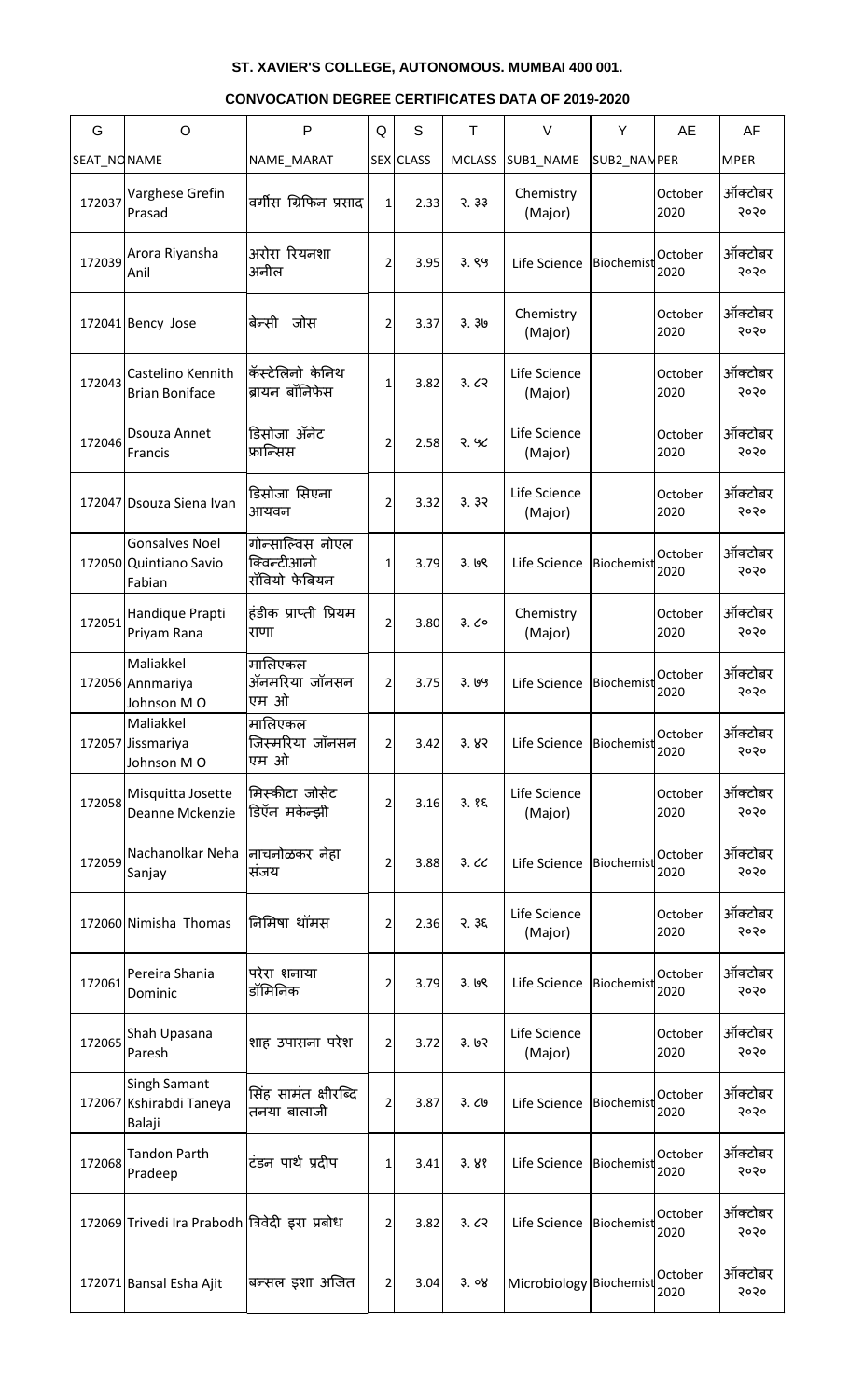| G           | O                                            | P                        | Q              | S         | T             | $\vee$                  | Y            | AE              | AF              |
|-------------|----------------------------------------------|--------------------------|----------------|-----------|---------------|-------------------------|--------------|-----------------|-----------------|
| SEAT_NONAME |                                              | NAME_MARAT               |                | SEX CLASS | <b>MCLASS</b> | SUB1_NAME               | SUB2_NAN PER |                 | <b>MPER</b>     |
| 172073      | Snigdha<br>Bhattacharyya                     | स्निग्धा भट्टाचार्या     | $\overline{2}$ | 3.26      | 3.76          | Microbiology Biochemist |              | October<br>2020 | ऑक्टोबर<br>२०२० |
| 172075      | Dabre Mural<br>Edwin                         | डाबरे म्य्ारल एडविन      | 2 <sup>1</sup> | 3.09      | 3.09          | Microbiology Biochemist |              | October<br>2020 | ऑक्टोबर<br>२०२० |
|             | 172076 Donna Jacob                           | डोना जेकब                | 2              | 3.02      | 3.02          | Chemistry<br>(Major)    |              | October<br>2020 | ऑक्टोबर<br>२०२० |
| 172079      | Gawner Vijaya<br>Narendra                    | गावनेर विजया नरेंद्र     | 2              | 2.49      | 3.88          | Chemistry<br>(Major)    |              | October<br>2020 | ऑक्टोबर<br>२०२० |
| 172083      | Kamble Saily<br>Mangesh                      | कांबळे सायली मंगेश       | $\overline{2}$ | 3.27      | 3.76          | Microbiology Biochemist |              | October<br>2020 | ऑक्टोबर<br>२०२० |
| 172086      | Menezes Diana<br>Andrew                      | मिनेजीस डायना<br>ॲड्रयू  | 2              | 3.22      | 3.32          | Microbiology Biochemist |              | October<br>2020 | ऑक्टोबर<br>२०२० |
|             | 172087 Parab Amol Abhay                      | परब अमोल अभय             | $\mathbf{1}$   | 3.23      | 3.73          | Chemistry<br>(Major)    |              | October<br>2020 | ऑक्टोबर<br>२०२० |
|             | 172089 Rajput Anjali Singh राजपूत अंजली सिंह |                          | 2              | 3.77      | ३. ७७         | Chemistry<br>(Major)    |              | October<br>2020 | ऑक्टोबर<br>२०२० |
|             | 172092 Ros Paul                              | रोस पॉल                  | $\overline{2}$ | 3.39      | 3.39          | Chemistry<br>(Major)    |              | October<br>2020 | ऑक्टोबर<br>२०२० |
| 172093      | Sengupta<br>Moumita Dev                      | सेनगुप्ता मौमिता<br>देव  | 2              | 3.89      | 3.09          | Microbiology Biochemist |              | October<br>2020 | ऑक्टोबर<br>२०२० |
|             | 172094 Singh Anshit S P                      | सिंग अंशीत एस पी         | 1              | 3.83      | 3.63          | Microbiology Biochemist |              | October<br>2020 | ऑक्टोबर<br>२०२० |
|             | 172098 Subhashri Acharya                     | सूभश्री आचार्य           | 2              | 3.49      | 3.89          | Microbiology Biochemist |              | October<br>2020 | ऑक्टोबर<br>२०२० |
|             | 172099 Batra Kavya Nitin                     | बत्रा काव्या नितीन       | 2              | 3.75      | 3.199         | Microbiology Biochemist |              | October<br>2020 | ऑक्टोबर<br>२०२० |
|             | 172100 Berrhto Alex Louis                    | बॅरेटो आलेक्स लुईस       | $\mathbf{1}$   | 2.83      | 3.63          | Chemistry<br>(Major)    |              | October<br>2020 | ऑक्टोबर<br>२०२० |
| 172101      | <b>Bhosle Saniket</b><br>Sunil               | भोसले सनिकेत<br>स्नील    | 1              | 3.02      | 3.02          | Microbiology Biochemist |              | October<br>2020 | ऑक्टोबर<br>२०२० |
|             | 172104 Chugh Drishti Anil                    | यूघ दृष्टि अनिल          | 2              | 3.23      | 3.73          | Chemistry<br>(Major)    |              | October<br>2020 | ऑक्टोबर<br>२०२० |
| 172105      | Das Anasruta<br>Debashis                     | दास अनासृता<br>देबाशिश   | 2              | 3.71      | 3.68          | Microbiology Biochemist |              | October<br>2020 | ऑक्टोबर<br>२०२० |
| 172106      | Dcosta Maria<br>James                        | डिकोस्टा मारिया<br>जेम्स | 2              | 3.23      | 3.33          | Microbiology Biochemist |              | October<br>2020 | ऑक्टोबर<br>5050 |
| 172107      | Dewan Ishita<br>Puneet                       | दिवान इशिता पुनीत        | $\overline{2}$ | 3.76      | 3.65          | Microbiology Biochemist |              | October<br>2020 | ऑक्टोबर<br>२०२० |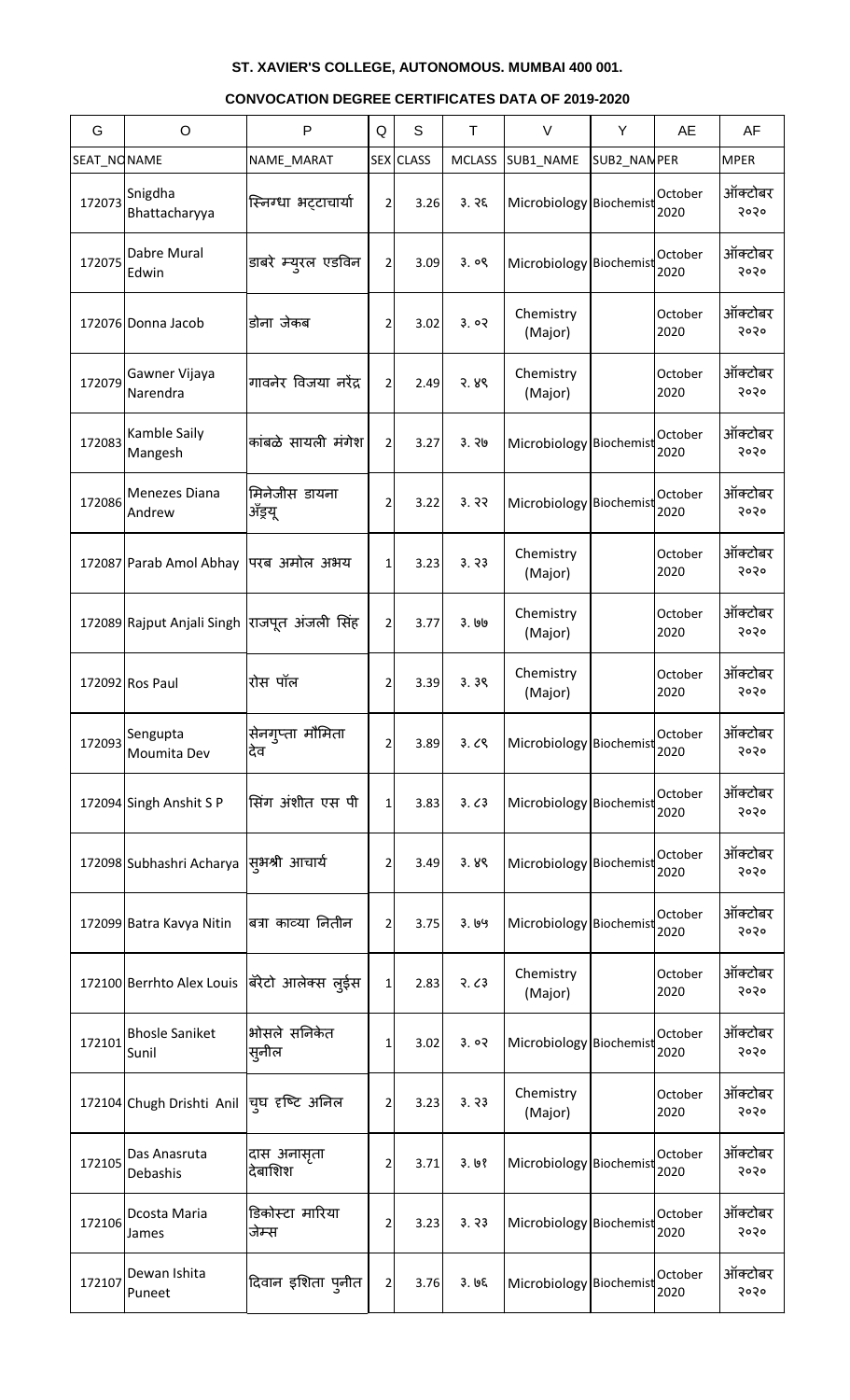| G           | $\circ$                                      | P                                 | Q              | S                | Τ             | $\vee$                  | Y            | <b>AE</b>       | AF              |
|-------------|----------------------------------------------|-----------------------------------|----------------|------------------|---------------|-------------------------|--------------|-----------------|-----------------|
| SEAT_NONAME |                                              | NAME_MARAT                        |                | <b>SEX</b> CLASS | <b>MCLASS</b> | SUB1 NAME               | SUB2_NAN PER |                 | <b>MPER</b>     |
| 172113      | George Arpitha<br>Michelle Fredricks         | जॉर्ज अर्पिता<br>मिशेल फ्रेड़िक्स | 2              | 3.04             | 3.08          | Microbiology Biochemist |              | October<br>2020 | ऑक्टोबर<br>२०२० |
| 172117      | Gosavi Sanket<br>Nandkumar                   | गोसावी संकेत<br>नदकुमार           | 1              | 3.65             | 3.89          | Microbiology Biochemist |              | October<br>2020 | ऑक्टोबर<br>२०२० |
|             | 172118 Gupta Mohit Lalit                     | गृप्ता मोहित ललित                 | $\mathbf{1}$   | 3.68             | 3.82          | Microbiology Biochemist |              | October<br>2020 | ऑक्टोबर<br>२०२० |
|             | 172119 Hanna Zachariah                       | हन्ना झकेरिया                     | 2              | 3.56             | 3.95          | Microbiology Biochemist |              | October<br>2020 | ऑक्टोबर<br>२०२० |
| 172120      | Jenif Leo<br>Anandharaj                      | जेनिफ लिओ<br>आनंदराज              | 1              | 3.04             | 3.08          | Microbiology Biochemist |              | October<br>2020 | ऑक्टोबर<br>२०२० |
| 172121      | Jeswani Jahnavi<br>Pradeep                   | जेसवानी जान्हवी<br>प्रदीप         | 2              | 3.64             | 3.58          | Chemistry<br>(Major)    |              | October<br>2020 | ऑक्टोबर<br>२०२० |
|             | 172122 Jotwani Riya Vijay                    | जोतवानी रिया<br>विजय              | 2              | 3.78             | 3.66          | Microbiology Biochemist |              | October<br>2020 | ऑक्टोबर<br>२०२० |
| 172123      | Khemka Maitri<br>Ravi                        | खेमका मैत्री रवी                  | 2              | 3.86             | 3.25          | Microbiology Biochemist |              | October<br>2020 | ऑक्टोबर<br>२०२० |
|             | 172124 Kute Sayali Sudhir क्रिटे सायली स्धीर |                                   | 2              | 2.64             | 3.58          | Zoology                 | Biochemist   | October<br>2020 | ऑक्टोबर<br>२०२० |
| 172125      | Lopes Zinnia<br>Frederick                    | लोपीस झिनिया<br>फ्रेडरिक          | 2              | 3.56             | 3.95          | Microbiology Biochemist |              | October<br>2020 | ऑक्टोबर<br>२०२० |
|             | 172126 Mahajan Ishi Manu महाजन ईशी मन्       |                                   | 2              | 3.65             | 3.89          | Microbiology Biochemist |              | October<br>2020 | ऑक्टोबर<br>२०२० |
| 172127      | Malik Marwan<br><b>Sher Mohd</b>             | मलिक मारवान शेर<br>मोहमद          | 1              | 3.70             | 3.60          | Microbiology Biochemist |              | October<br>2020 | ऑक्टोबर<br>२०२० |
|             | Mukherjee<br>172130 Priyadarshini<br>Sandeep | मृखर्जी प्रियदर्शिनी<br>संदीप     | 2              | 3.75             | 3.69          | Microbiology Biochemist |              | October<br>2020 | ऑक्टोबर<br>२०२० |
| 172131      | Murmu Shruti<br>Gopal                        | मुम्र् श्रुती गोपाल               | 2              | 3.25             | 3.99          | Microbiology Biochemist |              | October<br>2020 | ऑक्टोबर<br>२०२० |
| 172132      | Nagda Kreena<br>Sanjay                       | नागडा क्रिना संजय                 | 2              | 3.11             | 3.88          | Microbiology Biochemist |              | October<br>2020 | ऑक्टोबर<br>२०२० |
|             | 172133 Nidhi Ranji                           | निधी रांजी                        | 2              | 3.25             | 3.99          | Microbiology Biochemist |              | October<br>2020 | ऑक्टोबर<br>२०२० |
| 172134      | Panchal Nakul<br>Dhanraj                     | पांचाल नकल<br>धनराज               | 1              | 3.63             | 3.53          | Microbiology Biochemist |              | October<br>2020 | ऑक्टोबर<br>२०२० |
| 172135      | Pereira Rhys<br>Jordan Clyde                 | परेरा रिस जॉर्डन<br>क्लाईड        | 1              | 3.77             | ३. ७७         | Microbiology Biochemist |              | October<br>2020 | ऑक्टोबर<br>२०२० |
| 172136      | Pereira Shania<br>Alan                       | परेरा शनिया एलन                   | $\overline{2}$ | 3.23             | 3.73          | Chemistry<br>(Major)    |              | October<br>2020 | ऑक्टोबर<br>5050 |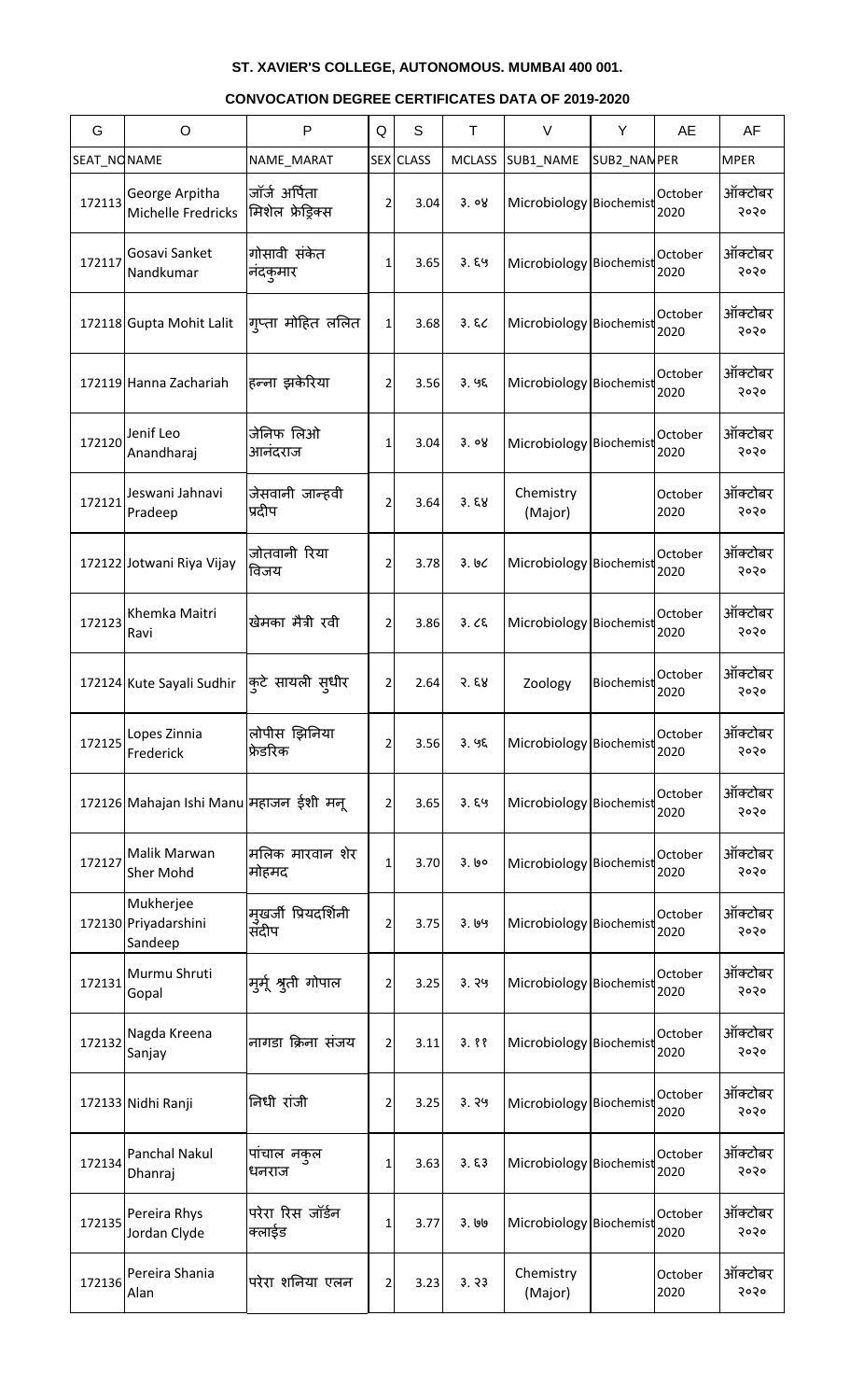| G           | $\circ$                                       | $\mathsf{P}$                   | Q | S                | T             | $\vee$                  | Y            | <b>AE</b>       | AF              |
|-------------|-----------------------------------------------|--------------------------------|---|------------------|---------------|-------------------------|--------------|-----------------|-----------------|
| SEAT_NONAME |                                               | NAME_MARAT                     |   | <b>SEX</b> CLASS | <b>MCLASS</b> | SUB1_NAME               | SUB2_NAN PER |                 | <b>MPER</b>     |
| 172140      | Rabha Rashmi<br>Rekha Jyotish                 | राभा रश्मी रेखा<br>ज्योतिष     | 2 | 2.75             | २. ७५         | Zoology                 | Biochemist   | October<br>2020 | ऑक्टोबर<br>२०२० |
| 172142      | Salazar Mathew<br>James Peter                 | सलाझार मॅथ्यू<br>जेम्स पिटर    | 1 | 3.90             | 3.80          | Microbiology Biochemist |              | October<br>2020 | ऑक्टोबर<br>२०२० |
|             | 172143 Shinde Pranita Atul शिंदे प्रणिता अतूल |                                | 2 | 2.78             | २. ७८         | Microbiology Biochemist |              | October<br>2020 | ऑक्टोबर<br>२०२० |
|             | 172147 Agnes Thomas                           | ऍग्न्स थॉमस                    | 2 | 3.03             | 3.03          | Chemistry<br>(Major)    |              | October<br>2020 | ऑक्टोबर<br>२०२० |
| 172149      | Almeida Glynelle<br>Mary Elwyn                | अल्मेडा ग्लिनेल<br>मेरी ऐल्विन | 2 | 3.27             | 3.76          | Zoology                 | Botany       | October<br>2020 | ऑक्टोबर<br>२०२० |
| 172151      | Bommera Achsah<br>Thirupati                   | बोमेरा अक्सा<br>थिरुपती        | 2 | 2.64             | 3.58          | Chemistry<br>(Major)    |              | October<br>2020 | ऑक्टोबर<br>२०२० |
| 172155      | Carvalho Jewel<br>Mariano                     | कारव्हालो ज्वेल<br>मारिआनो     | 2 | 3.00             | 3.00          | Zoology                 | Botany       | October<br>2020 | ऑक्टोबर<br>२०२० |
| 172156      | Carvalho Marissa<br>Pradeep                   | कर्व्हालो मेरिसा<br>प्रदीप     | 2 | 3.69             | 3.59          | Chemistry<br>(Major)    |              | October<br>2020 | ऑक्टोबर<br>२०२० |
|             | 172157 Colaco Anciya<br>Gregory               | कोलासो ॲन्सिया<br>ग्रेगरी      | 2 | 2.62             | 3.53          | Zoology                 | Botany       | October<br>2020 | ऑक्टोबर<br>२०२० |
|             | 172159 Dave Shail Samir                       | दवे शैल समीर                   | 1 | 3.41             | 3.88          | Zoology                 | Biochemist   | October<br>2020 | ऑक्टोबर<br>२०२० |
| 172162      | Dsilva Melcom<br>Robert                       | डिसिल्वा मॅल्कम<br>रॉबर्ट      | 1 | 2.82             | २. ८२         | Chemistry<br>(Major)    |              | October<br>2020 | ऑक्टोबर<br>२०२० |
| 172163      | Dsouza Jovita<br>Joseph                       | डिसोजा जोविता<br>जोसेफ         | 2 | 2.60             | 3.50          | Chemistry<br>(Major)    |              | October<br>2020 | ऑक्टोबर<br>२०२० |
|             | 172164 Dsouza Rohan Leo                       | डिसोजा रोहन लिओ                | 1 | 3.64             | 3.58          | Zoology                 | Botany       | October<br>2020 | ऑक्टोबर<br>२०२० |
| 172166      | Iype Aashra<br>Hannah                         | आईप आशरा हन्नाह                | 2 | 3.56             | 3.95          | Zoology                 | Biochemist   | October<br>2020 | ऑक्टोबर<br>२०२० |
|             | 172167 Jacob Noah John                        | जेकब नोआ जॉन                   | 1 | 2.35             | 2.39          | Zoology                 | Botany       | October<br>2020 | ऑक्टोबर<br>२०२० |
|             | 172170 Jisha Joseph                           | जिशा जोसेफ                     | 2 | 2.95             | २.९५          | Chemistry<br>(Major)    |              | October<br>2020 | ऑक्टोबर<br>२०२० |
| 172171      | Kalita Saurav<br>Kumar Kamala                 | कलिता सौरव<br>कुमार कमला       | 1 | 3.20             | 3.30          | Chemistry<br>(Major)    |              | October<br>2020 | ऑक्टोबर<br>२०२० |
| 172173      | Kittykal Clarissa<br>Anthony                  | कितीकल क्लेरिसा<br>ॲंथोनी      | 2 | 2.53             | 2.93          | Zoology                 | Botany       | October<br>2020 | ऑक्टोबर<br>२०२० |
|             | 172174 Kumari Pooja                           | कुमारी पुजा                    | 2 | 3.30             | 3.30          | Zoology                 | Botany       | October<br>2020 | ऑक्टोबर<br>२०२० |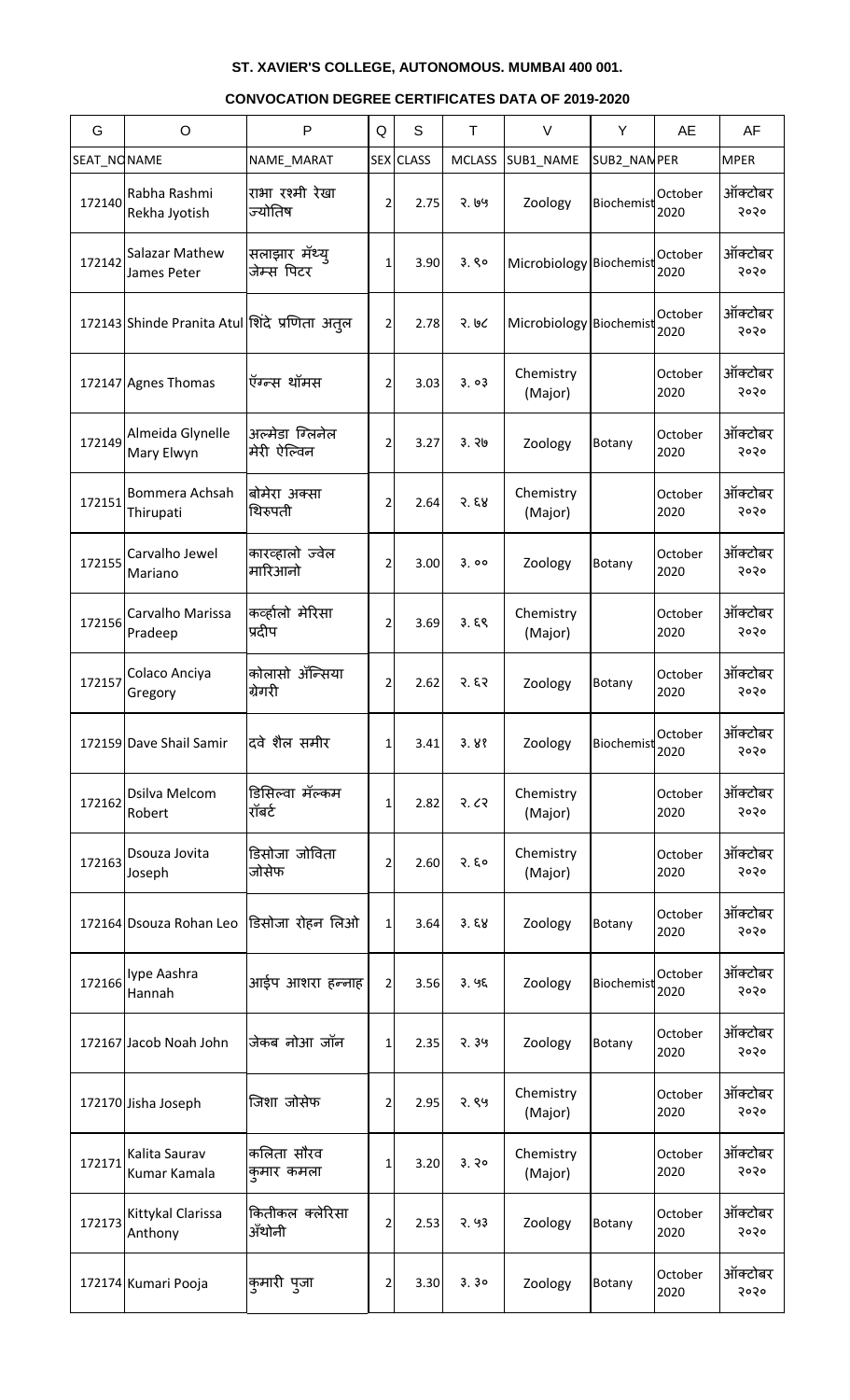| G           | $\circ$                       | P                           | Q              | S                | Τ             | V                    | Y           | AE              | AF              |
|-------------|-------------------------------|-----------------------------|----------------|------------------|---------------|----------------------|-------------|-----------------|-----------------|
| SEAT_NONAME |                               | NAME_MARAT                  |                | <b>SEX</b> CLASS | <b>MCLASS</b> | SUB1_NAME            | SUB2_NANPER |                 | <b>MPER</b>     |
| 172175      | Lobo Zeenal<br>Sebastian      | लोबो झिनल<br>सेबास्टियन     | 2              | 2.76             | २. ७६         | Botany               | Biochemist  | October<br>2020 | ऑक्टोबर<br>२०२० |
| 172177      | Mascarenhas<br>Premal Praveen | मस्करेन्हस प्रिमल<br>प्रविण | 2              | 3.09             | 3.09          | Zoology              | Botany      | October<br>2020 | ऑक्टोबर<br>२०२० |
| 172178      | Misra Gayatri<br>Gaurav       | मिश्रा गायत्री गौरव         | 2              | 3.44             | 3.88          | Zoology              | Botany      | October<br>2020 | ऑक्टोबर<br>२०२० |
| 172180      | Nair Tanaya<br>Manoj          | नायर तानया मनोज             | 2              | 3.55             | 3.99          | Zoology              | Biochemist  | October<br>2020 | ऑक्टोबर<br>२०२० |
| 172181      | Patrao Simrin<br>Stevan       | पत्राव सिमरिन<br>स्टीवन     | 2              | 3.67             | 3.50          | Zoology              | Botany      | October<br>2020 | ऑक्टोबर<br>२०२० |
| 172182      | Peje Abhishek<br>Gopichand    | पेजे अभिषेक<br>गोपीचंद      | 1              | 2.84             | 3.68          | Zoology              | Botany      | October<br>2020 | ऑक्टोबर<br>२०२० |
| 172184      | Rawat Aayushi<br>Shashi       | रावत आयूशी शशी              | 2              | 3.59             | 3.99          | Zoology              | Botany      | October<br>2020 | ऑक्टोबर<br>२०२० |
|             | 172186 Rose Mary Babu         | रोस मेरी बाबू               | 2              | 3.20             | 3.30          | Chemistry<br>(Major) |             | October<br>2020 | ऑक्टोबर<br>२०२० |
|             | 172189 Singh Alka Nihal       | सिंह अल्का निहाल            | $\overline{2}$ | 3.31             | 3.38          | Chemistry<br>(Major) |             | October<br>2020 | ऑक्टोबर<br>२०२० |
|             | 172190 Sneha Bince            | स्नेहा बिन्स                | $\overline{2}$ | 3.83             | 3.63          | Chemistry<br>(Major) |             | October<br>2020 | ऑक्टोबर<br>२०२० |
| 172193      | Tambe Akhilesh<br>Pramod      | तांबे अखिलेश प्रमोद         | $\mathbf{1}$   | 3.32             | 3.32          | Zoology              | Botany      | October<br>2020 | ऑक्टोबर<br>२०२० |
| 172194      | Verma Aman<br>Deepak          | वर्मा अमन दीपक              | 1              | 3.38             | 3.3<          | Chemistry<br>(Major) |             | October<br>2020 | ऑक्टोबर<br>२०२० |
|             | 172195 Vira Bhavya Navin      | वीरा भव्य नवीन              | 1              | 3.71             | 3.68          | Chemistry<br>(Major) |             | October<br>2020 | ऑक्टोबर<br>२०२० |
|             | 172196 Yadav Shreya K K       | यादव श्रेया के के           | 2              | 3.61             | 3.58          | Zoology              | Botany      | October<br>2020 | ऑक्टोबर<br>२०२० |
| 172199      | Ailawar Sakshi<br>Avinash     | ऐलावार साक्षी<br>अविनाश     | 2              | 3.51             | 3.98          | Chemistry<br>(Major) |             | October<br>2020 | ऑक्टोबर<br>२०२० |
| 172200      | Ankita Rajesh<br>Jadhav       | अंकिता राजेश जाधव           | $\overline{2}$ | 2.38             | 3.30          | Chemistry<br>(Major) |             | October<br>2020 | ऑक्टोबर<br>२०२० |
|             | 172201 Anna Jacob             | ॲना जेकब                    | 2              | 2.60             | 2.50          | Physics<br>(Major)   |             | October<br>2020 | ऑक्टोबर<br>२०२० |
|             | 172203 Ballal Rishabh Anil    | बल्लाल रिषभ<br>अनिल         | 1              | 3.38             | 3.3<          | Physics<br>(Major)   |             | October<br>2020 | ऑक्टोबर<br>२०२० |
| 172204      | Bhogaokar<br>Sarvesh Surendra | भोगावकर सर्वेश<br>सुरेंद्र  | 1              | 2.87             | 2.69          | Physics<br>(Major)   |             | October<br>2020 | ऑक्टोबर<br>२०२० |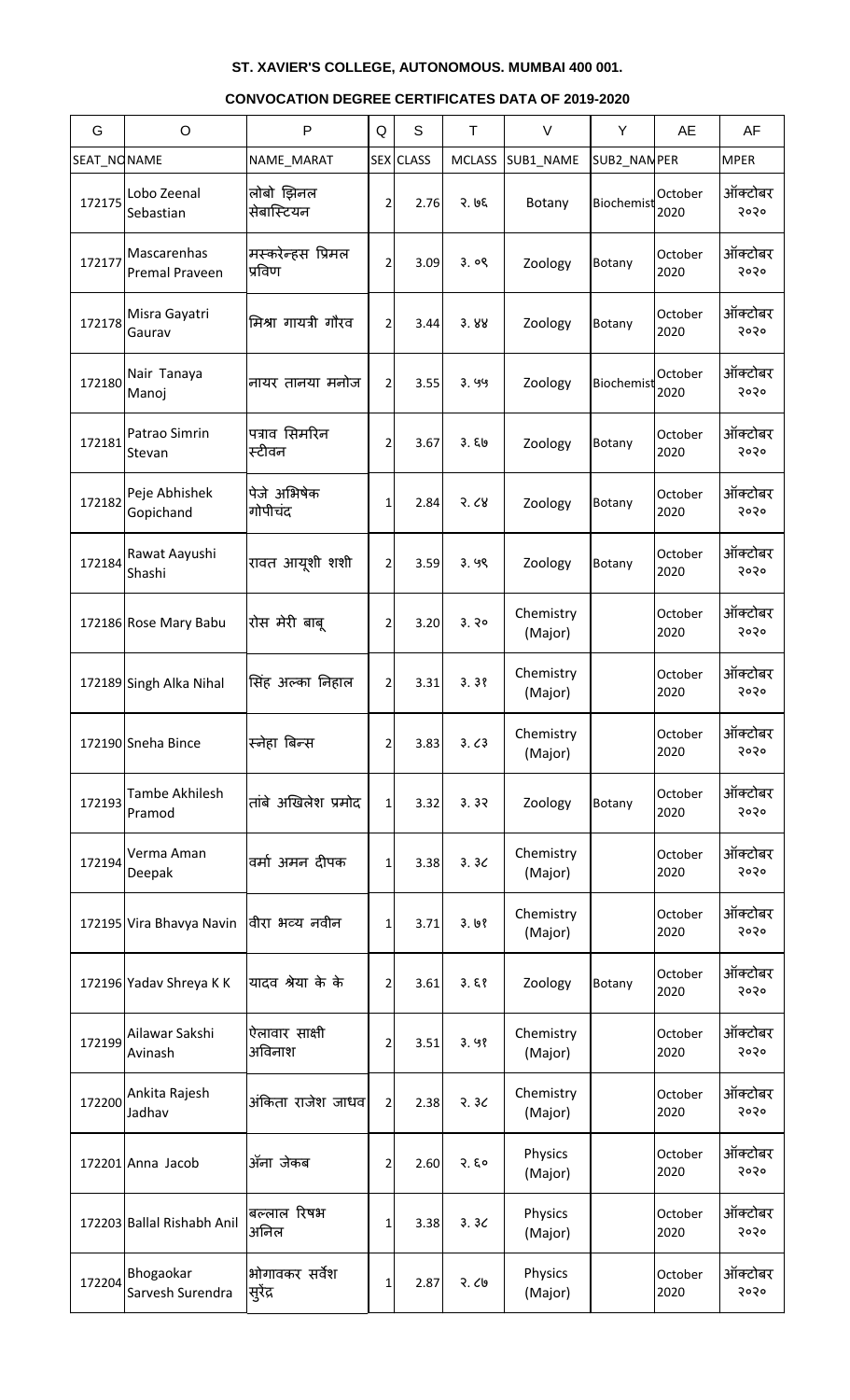| G           | $\circ$                                         | P                                   | Q              | S                | T             | $\vee$                 | Y            | AE              | AF              |
|-------------|-------------------------------------------------|-------------------------------------|----------------|------------------|---------------|------------------------|--------------|-----------------|-----------------|
| SEAT_NONAME |                                                 | NAME_MARAT                          |                | <b>SEX</b> CLASS | <b>MCLASS</b> | SUB1_NAME              | SUB2_NAN PER |                 | <b>MPER</b>     |
| 172205      | Chavan Omkar<br>Suresh                          | चव्हाण ओमकार<br>सूरेश               | 1              | 3.38             | 3.3<          | Physics<br>(Major)     |              | October<br>2020 | ऑक्टोबर<br>२०२० |
| 172206      | Chouhan Sakshi<br>Suresh                        | चौहान साक्षी स् <b>रेश</b>          | 2              | 3.29             | 3.79          | Chemistry<br>(Major)   |              | October<br>2020 | ऑक्टोबर<br>२०२० |
|             | 172210 Dey Nandan Nitish डि नंदन नितीश          |                                     | 1              | 2.62             | २. ६२         | Physics<br>(Major)     |              | October<br>2020 | ऑक्टोबर<br>२०२० |
| 172215      | Dubey Samaksh<br>Sanjay                         | दुबे समक्ष संजय                     | 1              | 2.67             | २. ६७         | Physics<br>(Major)     |              | October<br>2020 | ऑक्टोबर<br>२०२० |
| 172216      | <b>Fernandes Astle</b><br>Rudolf                | फर्नांडिस एस्टल<br>रूडॉल्फ          | 1              | 3.25             | 3.79          | Mathematics<br>(Major) |              | October<br>2020 | ऑक्टोबर<br>२०२० |
| 172220      | Gupta Prerna<br>Rajesh                          | गप्ता प्रेरणा राजेश                 | $\overline{2}$ | 2.41             | 3.88          | Physics<br>(Major)     |              | October<br>2020 | ऑक्टोबर<br>२०२० |
|             | 172223 Jelin Mariya James                       | जेलीन मारिया जेम्स                  | $\overline{2}$ | 2.85             | 2.69          | Chemistry<br>(Major)   |              | October<br>2020 | ऑक्टोबर<br>२०२० |
|             | 172224 Jindal Nancy Sunil                       | जिंदल नैन्सी स् <b>नील</b>          | 2              | 3.57             | 3.96          | Mathematics<br>(Major) |              | October<br>2020 | ऑक्टोबर<br>२०२० |
|             | 172225 Joseph Franklyn Jr                       | जोसफ फ्रैंकलीन जे<br>आर             | 1              | 2.64             | 3.58          | Chemistry<br>(Major)   |              | October<br>2020 | ऑक्टोबर<br>२०२० |
|             | Khan Mohammed<br>172229 Aqib Mohammed<br>Naseem | खान मोहम्मद<br>आकिब मोहम्मद<br>नसीम | 1              | 3.53             | 3.93          | Physics<br>(Major)     |              | October<br>2020 | ऑक्टोबर<br>२०२० |
| 172232      | Lunawat Dev<br>Rajesh                           | लूणावत देव राजेश                    | $\mathbf{1}$   | 3.00             | 3.00          | Physics<br>(Major)     |              | October<br>2020 | ऑक्टोबर<br>२०२० |
| 172233      | Machado Prasun<br>Francis                       | मचाडो प्रसृन<br>फ्रान्सिस           | 1              | 2.79             | 2.69          | Physics<br>(Major)     |              | October<br>2020 | ऑक्टोबर<br>२०२० |
| 172234      | Mahajan Mansi<br>Sanjay                         | महाजन मानसी<br>सजय                  | 2              | 3.65             | 3.89          | Mathematics<br>(Major) |              | October<br>2020 | ऑक्टोबर<br>२०२० |
| 172235      | Maheshwari<br>Shailesh Rajeev                   | महेश्वरी शैलेश<br>राजीव             | 1              | 3.80             | 3.00          | Chemistry<br>(Major)   |              | October<br>2020 | ऑक्टोबर<br>२०२० |
|             | 172236 Ritu Maurya                              | रितू मौर्य                          | 2              | 3.00             | 3.00          | Mathematics<br>(Major) |              | October<br>2020 | ऑक्टोबर<br>२०२० |
| 172237      | Memon Adnan<br>Altaf                            | मेमन अदनान<br>अल्ताफ                | 1              | 2.91             | 2.88          | Physics<br>(Major)     |              | October<br>2020 | ऑक्टोबर<br>२०२० |
| 172242      | Mishra Shivaksh<br>Kr Anjani                    | मिश्रा शिवाक्ष<br>कुमार अंजानी      | 1              | 3.27             | 3.76          | Mathematics<br>(Major) |              | October<br>2020 | ऑक्टोबर<br>२०२० |
| 172244      | Mukhopadhyay<br>Aarya Pranab                    | मखोपाध्याय आर्या<br>प्रणब           | 1              | 3.79             | 3.69          | Chemistry<br>(Major)   |              | October<br>2020 | ऑक्टोबर<br>२०२० |
|             | 172248 Nimita M Nanvani                         | निमिता एम<br>नानवानी                | 2              | 3.68             | 3.82          | Mathematics<br>(Major) |              | October<br>2020 | ऑक्टोबर<br>२०२० |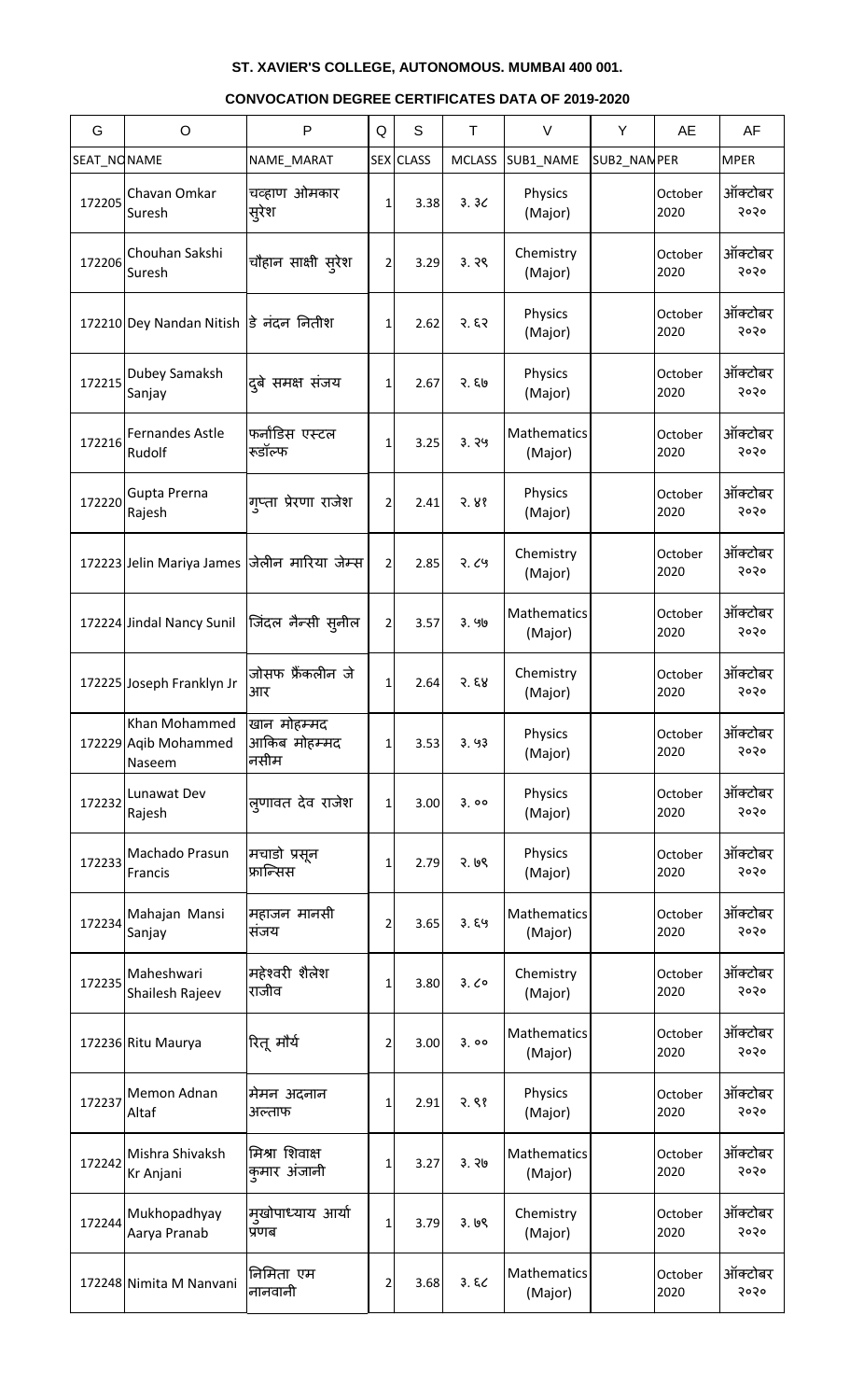| G           | $\circ$                                  | P                                   | Q              | $\mathsf S$ | $\top$        | $\vee$                 | Y           | AE              | AF              |
|-------------|------------------------------------------|-------------------------------------|----------------|-------------|---------------|------------------------|-------------|-----------------|-----------------|
| SEAT_NONAME |                                          | NAME_MARAT                          |                | SEX CLASS   | <b>MCLASS</b> | SUB1_NAME              | SUB2_NANPER |                 | <b>MPER</b>     |
| 172249      | Nattasha<br>Venkatesh                    | नताशा वेंकटेश                       | 2              | 3.27        | 3.76          | Chemistry<br>(Major)   |             | October<br>2020 | ऑक्टोबर<br>२०२० |
|             | Noronha<br>172250 Digogarcia<br>Benilson | नोरोन्हा<br>दिगोगार्सिया<br>बेनिलसन | 1              | 3.63        | 3.53          | Chemistry<br>(Major)   |             | October<br>2020 | ऑक्टोबर<br>२०२० |
| 172251      | Pal Ayush Kumar<br>Susanta               | पाल आयुषकुमार<br>स्ंशान्त           | 1              | 3.11        | 3.88          | Physics<br>(Major)     |             | October<br>2020 | ऑक्टोबर<br>२०२० |
|             | 172252 Pal Urbi Bharat                   | पाल उर्बी भारत                      | 2              | 2.64        | 3.58          | Chemistry<br>(Major)   |             | October<br>2020 | ऑक्टोबर<br>२०२० |
| 172256      | Ragansu<br>Chakkappai Roobin रॉबिन       | रगांसू चक्कापाय                     | 1              | 3.21        | 3.78          | Physics<br>(Major)     |             | October<br>2020 | ऑक्टोबर<br>२०२० |
| 172260      | Sayeed Kazim<br><b>Hussain Nasir</b>     | सईद काझीम ह्सेन<br>नासीर            | 1              | 3.12        | 3.82          | Physics<br>(Major)     |             | October<br>2020 | ऑक्टोबर<br>२०२० |
|             | 172263 Sudina S                          | स् <b>दिना ए</b> स                  | 2              | 3.73        | 3.63          | Physics<br>(Major)     |             | October<br>2020 | ऑक्टोबर<br>२०२० |
| 172264      | Sumam Philo<br>Zacharias                 | समम फिलो<br>झॅकारिअस                | 2              | 3.18        | 3.8C          | Chemistry<br>(Major)   |             | October<br>2020 | ऑक्टोबर<br>२०२० |
| 172267      | <b>Angel Mary</b><br>Varghese            | एन्जेल मेरी वर्गीस                  | 21             | 2.73        | 3.63          | Mathematics<br>(Major) |             | October<br>2020 | ऑक्टोबर<br>२०२० |
|             | 172268 Vaz Sinal Anil                    | वाझ सिनल अनिल                       | 2              | 2.89        | 2.68          | Mathematics<br>(Major) |             | October<br>2020 | ऑक्टोबर<br>२०२० |
|             | 172270 Ruchika Yadav                     | रुचिका यादव                         | 2              | 3.06        | 3.05          | Mathematics<br>(Major) |             | October<br>2020 | ऑक्टोबर<br>२०२० |
|             | 172271 Yadav Shilpa Anil                 | यादव शिल्पा अनिल                    | $\overline{2}$ | 3.68        | 3.52          | Chemistry<br>(Major)   |             | October<br>2020 | ऑक्टोबर<br>२०२० |
| 172272      | <b>Bhat Rushali</b><br>Rohan             | भट रुशाली रोहन                      | 2              | 3.48        | 3.8<          | Chemistry<br>(Major)   |             | October<br>2020 | ऑक्टोबर<br>२०२० |
| 172273      | Desai Samruddhi<br>Pratap                | देसाई समृध्दी प्रताप                | $\overline{2}$ | 2.72        | 3.63          | Geology<br>(Major)     |             | October<br>2020 | ऑक्टोबर<br>२०२० |
| 172279      | Fernando Joshua<br>Antonio Joachim       | फर्नांडो जोशआ<br>अंतोनिओ जोकीम      | 1              | 3.08        | 3.00          | Geology<br>(Major)     |             | October<br>2020 | ऑक्टोबर<br>२०२० |
| 172281      | <b>Gonsalves Damian</b><br>Liguori       | गोन्साल्वीस<br>डेमियन लिगोरी        | 1              | 2.84        | 3.68          | Geology<br>(Major)     |             | October<br>2020 | ऑक्टोबर<br>२०२० |
|             | 172282 Joel George                       | जोएल जॉर्ज                          | 1              | 3.57        | 3.90          | Geology<br>(Major)     |             | October<br>2020 | ऑक्टोबर<br>२०२० |
| 172283      | Joshi Sonal<br>Dharmendra                | जोशी सोनल धर्मेंद्र                 | 2              | 3.67        | 3.50          | Chemistry<br>(Major)   |             | October<br>2020 | ऑक्टोबर<br>5050 |
|             | 172284 Kalita Daizy Satya                | कलीता डेझी सत्या                    | 2              | 3.36        | 3.35          | Chemistry<br>(Major)   |             | October<br>2020 | ऑक्टोबर<br>२०२० |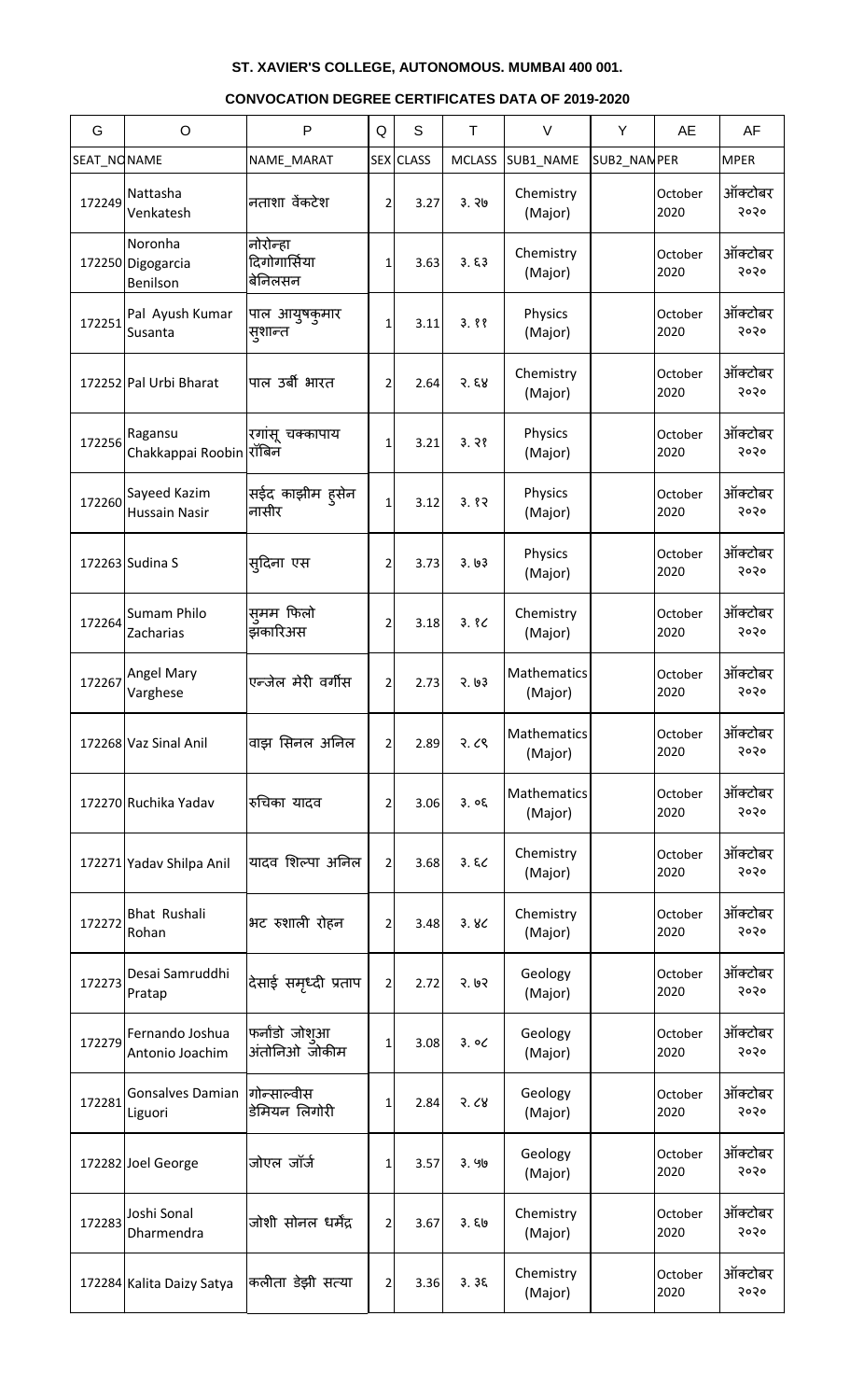| G           | $\circ$                                    | $\mathsf{P}$                       | Q              | S                | Τ             | $\vee$                 | Y            | AE              | AF              |
|-------------|--------------------------------------------|------------------------------------|----------------|------------------|---------------|------------------------|--------------|-----------------|-----------------|
| SEAT_NONAME |                                            | NAME_MARAT                         |                | <b>SEX</b> CLASS | <b>MCLASS</b> | SUB1_NAME              | SUB2_NAN PER |                 | <b>MPER</b>     |
| 172288      | Korgaonkar<br>Sameer Rajan                 | कोरगावकर समीर<br>राजन              | 1              | 2.93             | 2.83          | Geology<br>(Major)     |              | October<br>2020 | ऑक्टोबर<br>२०२० |
|             | 172290 Mitra Ritabrata                     | मित्रा रीताब्रता                   | 1              | 3.32             | 3.32          | Geology<br>(Major)     |              | October<br>2020 | ऑक्टोबर<br>२०२० |
| 172294      | Rebello Abigail<br>Maryanne Adrian         | रिबेलो ऍबीगेल<br>मार्यान एड्रिअन   | 2              | 3.33             | 3.33          | Geology<br>(Major)     |              | October<br>2020 | ऑक्टोबर<br>२०२० |
| 172295      | Roy Anushka<br>Prasanta                    | रॉय अन्ष्का प्रशांत                | 2              | 3.74             | 3.68          | Chemistry<br>(Major)   |              | October<br>2020 | ऑक्टोबर<br>२०२० |
| 172296      | Saboo Satyam<br>Kumar Krishan              | साबू सत्यम कुमार<br>क्रिशन         | 1              | 3.27             | 3.76          | Geology<br>(Major)     |              | October<br>2020 | ऑक्टोबर<br>२०२० |
|             | 172297 Shalini Saikia                      | सैकिया शालिनी<br>मृदुल             | 2              | 3.40             | 3.80          | Geology<br>(Major)     |              | October<br>2020 | ऑक्टोबर<br>२०२० |
| 172298      | Saxena Mokshika<br>Deepak                  | सक्सेना मोक्षिका<br>दिपक           | 2              | 3.58             | 3.9C          | Chemistry<br>(Major)   |              | October<br>2020 | ऑक्टोबर<br>२०२० |
|             | 172302 Arjun Shivakumar                    | अर्जुन शिवकुमार                    | 1              | 2.72             | 3.63          | Mathematics<br>(Major) |              | October<br>2020 | ऑक्टोबर<br>२०२० |
| 172305      | Bhatia Snigdha<br>Suneel                   | भाटिया स्निग्धा<br>स्नील           | 2              | 2.64             | 3.58          | Physics<br>(Major)     |              | October<br>2020 | ऑक्टोबर<br>२०२० |
| 172306      | Borkar Aditi<br>Subhash                    | बोरकर आदिती<br>सूभाष               | 2              | 2.65             | २. ६५         | Geology<br>(Major)     |              | October<br>2020 | ऑक्टोबर<br>२०२० |
| 172310      | Dmello Xiandra<br>Kimberly Xavier          | डिमेलो झिआंड्रा<br>किंबर्ली झेवियर | 2              | 2.69             | २. ६९         | Geology<br>(Major)     |              | October<br>2020 | ऑक्टोबर<br>२०२० |
| 172311      | Dsilva Joshua<br>Martin                    | डिसिल्वा जोश्आ<br>मार्टिन          | 1              | 2.33             | 3.33          | Physics<br>(Major)     |              | October<br>2020 | ऑक्टोबर<br>२०२० |
| 172312      | Dutta Choudhury<br>Aleya Subhadip          | दत्ता चौधरी आलेया<br>सुभादिप       | 2              | 2.95             | 2.89          | Mathematics<br>(Major) |              | October<br>2020 | ऑक्टोबर<br>२०२० |
|             | 172314 Idhaya Vendhan C इधया वेंधन सी      |                                    | 1              | 3.00             | 3.00          | Geology<br>(Major)     |              | October<br>2020 | ऑक्टोबर<br>२०२० |
|             | 172315 Kale Mukta Harish  काळे मुक्ता हरीश |                                    | $\overline{2}$ | 3.35             | 3.39          | Geology<br>(Major)     |              | October<br>2020 | ऑक्टोबर<br>२०२० |
| 172318      | Khanted Tanishqa<br>Jitendra               | खंतेड तनिष्का<br>जितेंद            | 2              | 3.05             | 3.09          | Physics<br>(Major)     |              | October<br>2020 | ऑक्टोबर<br>२०२० |
| 172321      | Mishra Priyanka<br>Manoj                   | मिश्रा प्रियंका<br>मनोज            | 2              | 3.14             | 3.88          | Physics<br>(Major)     |              | October<br>2020 | ऑक्टोबर<br>२०२० |
| 172323      | Noronha Valen<br>Anlon Enas                | नोरोन्हा वेलन<br>एलन इनास          | 1              | 3.07             | 3.00          | Geology<br>(Major)     |              | October<br>2020 | ऑक्टोबर<br>5050 |
| 172326      | Priyadarshini<br>Pravishna Bijay           | प्रियदर्शिनी प्रविष्णा<br>बिजय     | $\overline{2}$ | 3.63             | 3.53          | Mathematics<br>(Major) |              | October<br>2020 | ऑक्टोबर<br>२०२० |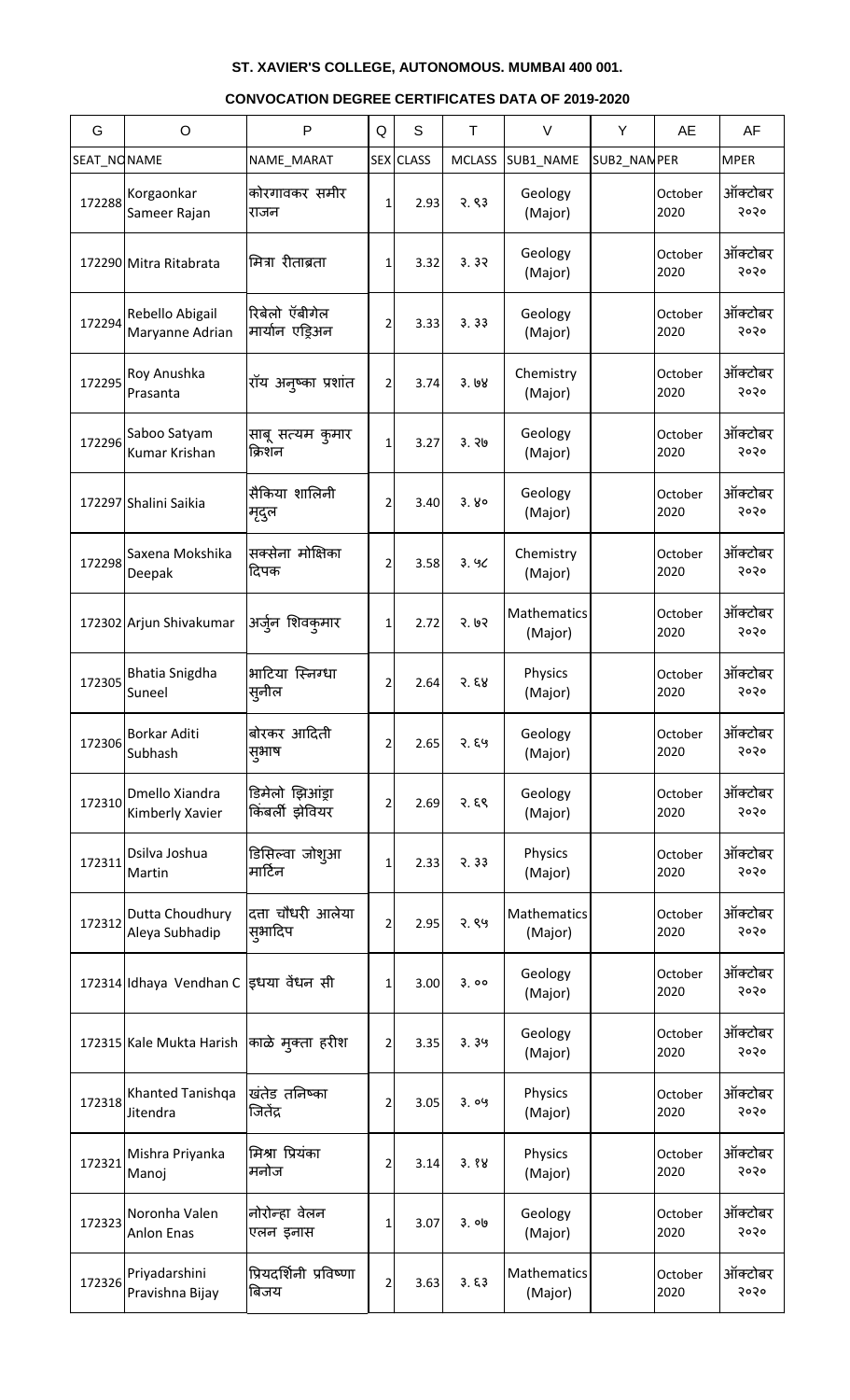| G           | $\circ$                                       | $\mathsf{P}$                   | Q              | S                | Τ             | $\vee$                       | Y            | <b>AE</b>       | AF              |
|-------------|-----------------------------------------------|--------------------------------|----------------|------------------|---------------|------------------------------|--------------|-----------------|-----------------|
| SEAT NONAME |                                               | NAME_MARAT                     |                | <b>SEX</b> CLASS | <b>MCLASS</b> | SUB1_NAME                    | SUB2_NAN PER |                 | <b>MPER</b>     |
| 172327      | Purohit Maitri<br>Madhukar                    | प्रोहित मैत्री मधुकर           | 2              | 3.17             | 3.86          | Physics<br>(Major)           |              | October<br>2020 | ऑक्टोबर<br>२०२० |
| 172328      | Rangnekar<br>Siddharth Sujit                  | रांगणेकर सिद्धार्थ<br>स्जित    | 1              | 3.03             | 3.03          | Physics<br>(Major)           |              | October<br>2020 | ऑक्टोबर<br>२०२० |
| 172330      | Shetty Pooja<br>Prakash                       | शेट्टी पूजा प्रकाश             | 2              | 3.21             | 3.78          | Physics<br>(Major)           |              | October<br>2020 | ऑक्टोबर<br>२०२० |
| 172331      | Soni Abhishek<br>Narendra                     | सोनी अभिषेक नरेंद्र            | 1              | 3.51             | 3.98          | Mathematics<br>(Major)       |              | October<br>2020 | ऑक्टोबर<br>२०२० |
| 172332      | Srivastav<br>Himanshi Rajendra                | श्रीवास्तव हिमांशी<br>राजेंद्र | 2              | 2.87             | २.८७          | Mathematics<br>(Major)       |              | October<br>2020 | ऑक्टोबर<br>२०२० |
|             | 172335 Zaveri Urja Parimal झिवेरी ऊर्जा परिमल |                                | 2              | 3.51             | 3.98          | Geology<br>(Major)           |              | October<br>2020 | ऑक्टोबर<br>२०२० |
| 172336      | Aiswarya M A G<br>Murali                      | ऐश्वर्या एम ए जी<br>मूरली      | 2              | 3.40             | 3.80          | Physics<br>(Major)           |              | October<br>2020 | ऑक्टोबर<br>२०२० |
| 172344      | Dewaney Nishant<br>Santosh                    | दिवाणे निशांत संतोष            | 1              | 3.00             | 3.00          | Physics<br>(Major)           |              | October<br>2020 | ऑक्टोबर<br>२०२० |
| 172347      | Goswamy Tanvi<br>Chetan                       | गोस्वामी तन्वी<br>चेतन         | 2              | 3.31             | 3.38          | Physics<br>(Major)           |              | October<br>2020 | ऑक्टोबर<br>२०२० |
|             | 172349 Jini K Shaji                           | जिनी के शाजी                   | 2              | 2.67             | २. ६७         | Mathematics<br>(Major)       |              | October<br>2020 | ऑक्टोबर<br>२०२० |
| 172350      | Johri Tanishka<br>Rakesh                      | जोहरी तनिष्का<br>राकेश         | 2              | 3.93             | 3.83          | <b>Statistics</b><br>(Major) |              | October<br>2020 | ऑक्टोबर<br>२०२० |
| 172351      | K Abraham G<br>George                         | के अब्राहाम जी जॉर्ज           | $\mathbf{1}$   | 2.76             | २. ७६         | Mathematics<br>(Major)       |              | October<br>2020 | ऑक्टोबर<br>२०२० |
| 172353      | Karnani Achyut<br>Shailesh                    | करनानी अच्युत<br>शैलेश         | 1              | 3.70             | 3.60          | <b>Statistics</b><br>(Major) |              | October<br>2020 | ऑक्टोबर<br>२०२० |
| 172354      | Kochupurakkal<br><b>Teena Tomy</b>            | कोचुपुरक्कल टीना<br>टॉमी       | 2              | 3.70             | 3.60          | <b>Statistics</b><br>(Major) |              | October<br>2020 | ऑक्टोबर<br>२०२० |
| 172355      | Lal Aadarsh<br>Ravindernath                   | लाल आदर्श<br>रविंद्रनाथ        | 1              | 3.32             | 3.32          | <b>Statistics</b><br>(Major) |              | October<br>2020 | ऑक्टोबर<br>२०२० |
| 172356      | Menezes Angela<br>Charles                     | मिनेजीस एंजेला<br>चार्ल्स      | 2              | 2.55             | 2.99          | Mathematics<br>(Major)       |              | October<br>2020 | ऑक्टोबर<br>२०२० |
| 172358      | Nahata Tanishk<br>Anil                        | नाहटा तनिष्क<br>अनिल           | 1              | 3.21             | 3.78          | <b>Statistics</b><br>(Major) |              | October<br>2020 | ऑक्टोबर<br>२०२० |
| 172359      | Nayak Sonal<br>Gurudutt                       | नायक सोनल गुरुदत्त             | $\overline{2}$ | 3.41             | 3.88          | Physics<br>(Major)           |              | October<br>2020 | ऑक्टोबर<br>२०२० |
| 172360      | Pallan Merlin<br>Swaminathan Ravi             | पल्लन मर्लिन<br>स्वामिनाथन रवी | 2              | 3.65             | 3.89          | <b>Statistics</b><br>(Major) |              | October<br>2020 | ऑक्टोबर<br>२०२० |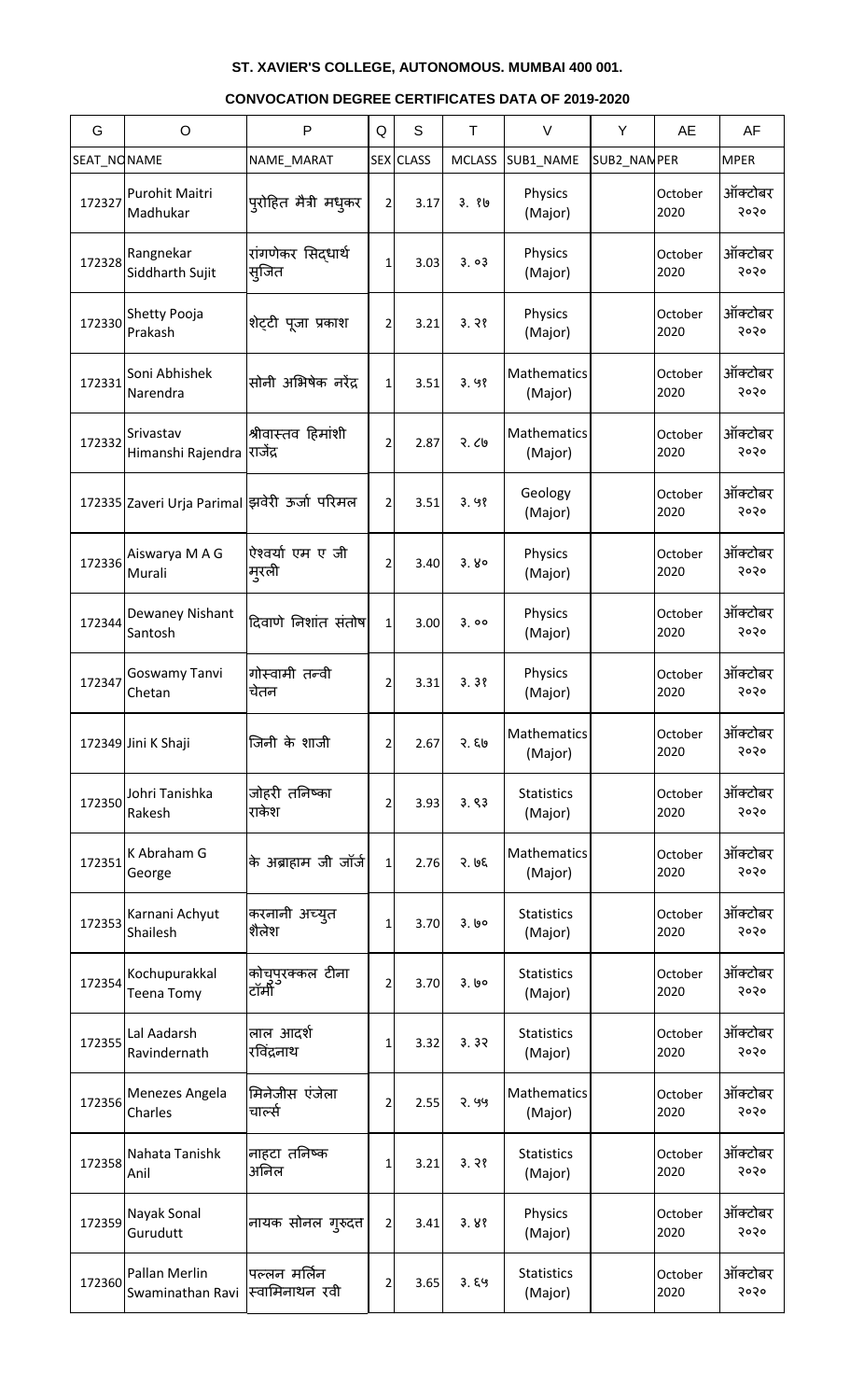| G           | $\circ$                                      | P                              | Q              | S                | Τ             | $\vee$                       | Y           | AE              | AF              |
|-------------|----------------------------------------------|--------------------------------|----------------|------------------|---------------|------------------------------|-------------|-----------------|-----------------|
| SEAT_NONAME |                                              | NAME_MARAT                     |                | <b>SEX</b> CLASS | <b>MCLASS</b> | SUB1 NAME                    | SUB2_NANPER |                 | <b>MPER</b>     |
| 172363      | Plammoottil<br>Sneha Varghese                | प्लामुट्टील स्नेहा<br>वर्गीस   | 2              | 2.94             | 3.88          | Mathematics<br>(Major)       |             | October<br>2020 | ऑक्टोबर<br>२०२० |
| 172367      | Silas Ethel<br><b>Emmanuel Luke</b>          | सिलास एथेल<br>इमान्एल ल्युक    | 2              | 2.82             | २.८२          | <b>Statistics</b><br>(Major) |             | October<br>2020 | ऑक्टोबर<br>२०२० |
| 172369      | Srivastava<br>Pradyumn Yatish                | श्रीवास्तव प्रद्युमन<br>यतिश   | 1              | 3.87             | 3.09          | <b>Statistics</b><br>(Major) |             | October<br>2020 | ऑक्टोबर<br>२०२० |
|             | 172370 Tapia Zainab Suhel तिपिया झैनाब स्हेल |                                | 2              | 3.92             | 3.82          | <b>Statistics</b><br>(Major) |             | October<br>2020 | ऑक्टोबर<br>२०२० |
| 172371      | <b>Tellis Glynel</b><br>Gregory              | तेलीस ग्लीनेल ग्रेगरी          | $\mathbf{1}$   | 2.68             | 3.82          | Physics<br>(Major)           |             | October<br>2020 | ऑक्टोबर<br>२०२० |
|             | Toshniwal<br>172374 Priyamvada<br>Pramod     | तोषनीवाल प्रियंवदा<br>प्रमोद   | 2              | 3.89             | 3.09          | <b>Statistics</b><br>(Major) |             | October<br>2020 | ऑक्टोबर<br>२०२० |
| 172375      | Uruvath Akhila<br>Pauly                      | उरुवत अखिला पॉली               | 2              | 3.48             | 3.8<          | <b>Statistics</b><br>(Major) |             | October<br>2020 | ऑक्टोबर<br>२०२० |
| 172378      | Advani Jaanvi<br>Tarun                       | अडवाणी जानवी<br>तरुण           | 2              | 3.55             | 3.99          | <b>Statistics</b><br>(Major) |             | October<br>2020 | ऑक्टोबर<br>२०२० |
|             | Agarwal<br>172379 Sudhanshu Sudhir<br>Kumar  | अग्रवाल सुधांशु<br>सुधीर कुमार | 1              | 3.65             | 3.89          | <b>Statistics</b><br>(Major) |             | October<br>2020 | ऑक्टोबर<br>२०२० |
| 172383      | Arora Anoushka<br>Pramod                     | अरोरा अन्ष्का प्रमोद           | $\overline{2}$ | 3.73             | 3.63          | <b>Statistics</b><br>(Major) |             | October<br>2020 | ऑक्टोबर<br>२०२० |
| 172384      | Bandukwala<br>Shaziah Soeb                   | शाझिया<br>बंदुकवाला<br>शोएब    | 2              | 3.10             | 3.80          | <b>Statistics</b><br>(Major) |             | October<br>2020 | ऑक्टोबर<br>२०२० |
| 172385      | <b>Bansal Shubh</b><br>Sanjay                | बन्सल शुभ संजय                 | 1              | 2.94             | 3.88          | Mathematics<br>(Major)       |             | October<br>2020 | ऑक्टोबर<br>२०२० |
| 172386      | <b>Bhombal Samiha</b><br>Anwar               | भोम्बल समिहा<br>अन्वर          | 2              | 2.68             | २. $\xi$ ८    | Mathematics<br>(Major)       |             | October<br>2020 | ऑक्टोबर<br>२०२० |
|             | 172387 Bonny Boben                           | बोनी बोबेन                     | 1              | 2.84             | 3.68          | Mathematics<br>(Major)       |             | October<br>2020 | ऑक्टोबर<br>२०२० |
| 172388      | Chadha Manya<br>Manish                       | चढढा मान्या मनीष               | $\overline{2}$ | 3.72             | 3.62          | <b>Statistics</b><br>(Major) |             | October<br>2020 | ऑक्टोबर<br>२०२० |
| 172389      | Chemakura<br>Abijeet Reddy                   | चेमाकरा अबीजीत<br>रेड़डी महेश  | 1              | 3.17             | 3.86          | Mathematics<br>(Major)       |             | October<br>2020 | ऑक्टोबर<br>२०२० |
| 172390      | Dabre Sherly<br>Walter                       | डाबरे शर्ली वॉल्टर             | 2              | 3.24             | 3.38          | <b>Statistics</b><br>(Major) |             | October<br>2020 | ऑक्टोबर<br>२०२० |
| 172393      | Dixit Swareena<br>Rakesh                     | दीक्षित स्वरींना<br>राकेश      | 2              | 3.45             | 3.89          | <b>Statistics</b><br>(Major) |             | October<br>2020 | ऑक्टोबर<br>२०२० |
| 172394      | Dsa Lisa Simone<br>William                   | डिसा लिसा सिमोन<br>विल्यम      | 2              | 3.43             | 3.83          | <b>Statistics</b><br>(Major) |             | October<br>2020 | ऑक्टोबर<br>5050 |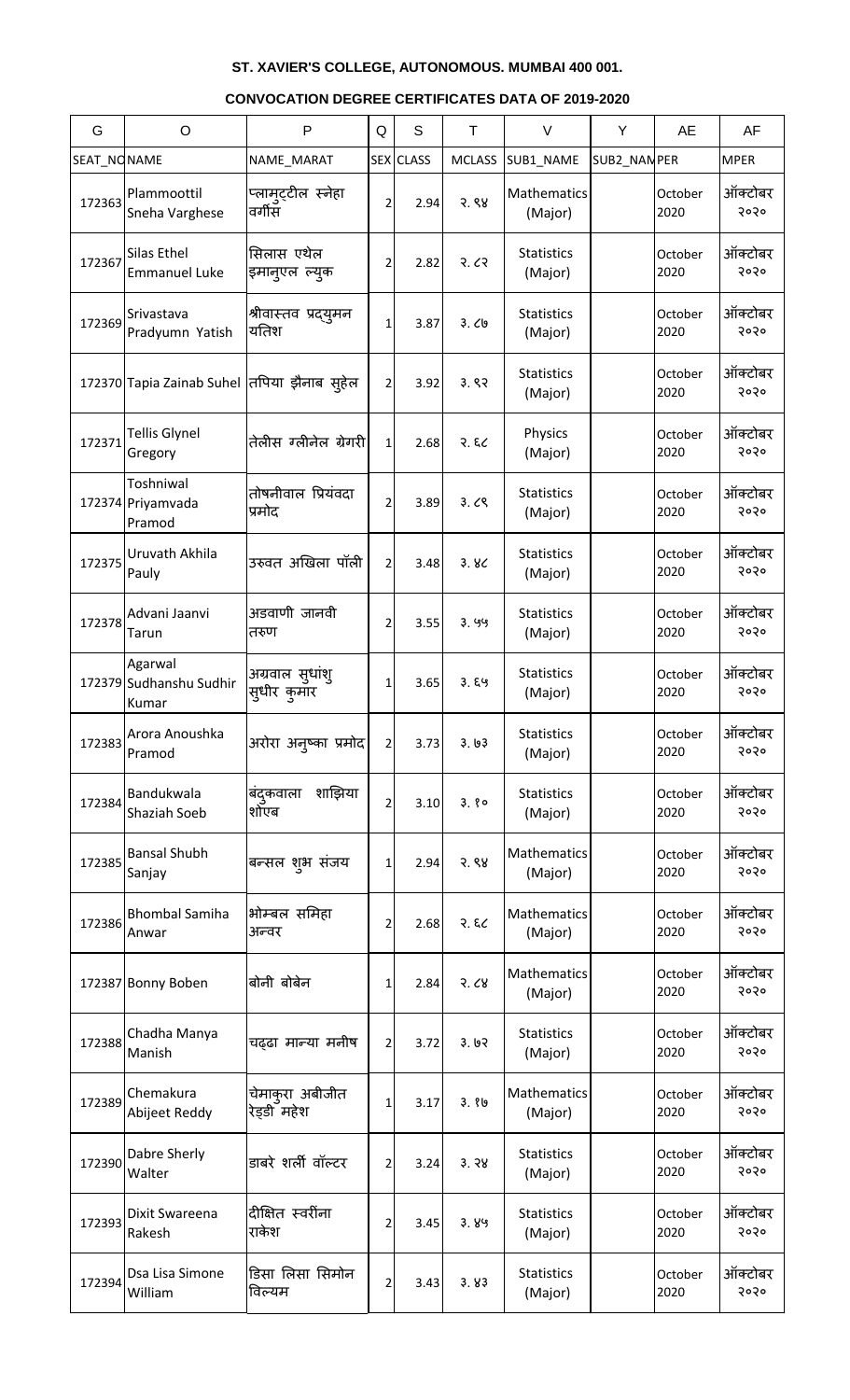| G           | $\circ$                           | P                                   | Q              | S         | $\top$        | $\vee$                       | Y           | AE              | AF              |
|-------------|-----------------------------------|-------------------------------------|----------------|-----------|---------------|------------------------------|-------------|-----------------|-----------------|
| SEAT_NONAME |                                   | NAME_MARAT                          |                | SEX CLASS | <b>MCLASS</b> | SUB1_NAME                    | SUB2_NANPER |                 | <b>MPER</b>     |
| 172397      | <b>Fernandes Teresa</b><br>Steven | फर्नांडिस तेरेसा<br>स्टिवन          | 2              | 3.26      | 3.76          | Mathematics<br>(Major)       |             | October<br>2020 | ऑक्टोबर<br>२०२० |
| 172398      | George Stephin<br>Sajimon         | जॉर्ज स्टेफीन<br>सजिमॉन             | 1              | 2.89      | 2.68          | Mathematics<br>(Major)       |             | October<br>2020 | ऑक्टोबर<br>२०२० |
| 172399      | Ghodasara Rahul<br>Mukeshkumar    | घोडासरा राहल<br> म् <b>केशकुमार</b> | 1              | 3.23      | 3.73          | <b>Statistics</b><br>(Major) |             | October<br>2020 | ऑक्टोबर<br>२०२० |
| 172400      | Goregaokar Neha<br>Shailesh       | गोरेगांवकर नेहा<br>शैलेश            | 2              | 3.95      | 3.89          | Mathematics<br>(Major)       |             | October<br>2020 | ऑक्टोबर<br>२०२० |
|             | 172401 Gupta Disha Rahul          | गुप्ता दिशा राहल                    | 2              | 3.95      | 3.89          | <b>Statistics</b><br>(Major) |             | October<br>2020 | ऑक्टोबर<br>२०२० |
| 172402      | Jaiswal Samriddhi<br>Anjul        | जायसवाल समृद्धी<br>अजुल             | 2              | 3.69      | 3.59          | <b>Statistics</b><br>(Major) |             | October<br>2020 | ऑक्टोबर<br>२०२० |
|             | 172403 Joanne Simon               | जोन सायमन                           | 2              | 3.03      | 3.03          | Mathematics<br>(Major)       |             | October<br>2020 | ऑक्टोबर<br>२०२० |
| 172405      | Kumawat Rohan<br>Vijay            | कमावत रोहन विजय                     | $\mathbf{1}$   | 3.31      | 3.38          | <b>Statistics</b><br>(Major) |             | October<br>2020 | ऑक्टोबर<br>२०२० |
| 172406      | Lemos Shanelle<br>Ashley          | लेमॉस शनेल ॲशली                     | $\overline{2}$ | 3.35      | 3.39          | <b>Statistics</b><br>(Major) |             | October<br>2020 | ऑक्टोबर<br>२०२० |
| 172407      | Mahakal Abhijeet<br>Eknath        | महाकाळ अभिजित<br>एकनाथ              | 1              | 3.61      | 3.58          | <b>Statistics</b><br>(Major) |             | October<br>2020 | ऑक्टोबर<br>२०२० |
| 172408      | Makani Zeheb<br>Ahmad             | मकानी झेहेब अहमद                    | $\mathbf{1}$   | 3.96      | 3.85          | <b>Statistics</b><br>(Major) |             | October<br>2020 | ऑक्टोबर<br>२०२० |
| 172409      | Martis Natasha<br>Ivan            | मार्टीस नताशा<br>आयवन               | 2              | 2.84      | 3.68          | Mathematics<br>(Major)       |             | October<br>2020 | ऑक्टोबर<br>२०२० |
| 172410      | Mukherjee Shruti<br>Partho        | मुखर्जी श्रुती पार्थो               | 2              | 3.72      | 3.62          | <b>Statistics</b><br>(Major) |             | October<br>2020 | ऑक्टोबर<br>२०२० |
| 172413      | Pullambra Nishi<br>Francis        | पुलाम्ब्रा निशी<br>फ्रान्सिस        | 2              | 3.39      | 3.39          | <b>Statistics</b><br>(Major) |             | October<br>2020 | ऑक्टोबर<br>२०२० |
| 172414      | Rastogi Anvita<br>Praduman        | रस्तोगी अन्विता<br>प्रदुमन          | 2              | 3.84      | 3.68          | <b>Statistics</b><br>(Major) |             | October<br>2020 | ऑक्टोबर<br>२०२० |
|             | 172416 Rose Thomas                | रोस थॉमस                            | 2              | 3.63      | 3.53          | <b>Statistics</b><br>(Major) |             | October<br>2020 | ऑक्टोबर<br>२०२० |
|             | 172417 Sannia Sajive              | सानिया सजीव                         | 2              | 3.07      | ३. ०७         | Mathematics<br>(Major)       |             | October<br>2020 | ऑक्टोबर<br>२०२० |
| 172418      | <b>Thomas Nikky</b><br>Tomgee     | थॉमस निक्की<br>टॉमजी                | 2              | 3.67      | 3.50          | <b>Statistics</b><br>(Major) |             | October<br>2020 | ऑक्टोबर<br>२०२० |
| 172420      | Vadakekalam<br>Elizabeth John     | वदाकेकलाम<br>एलिझाबेथ जॉन           | 2              | 3.54      | 3.98          | <b>Statistics</b><br>(Major) |             | October<br>2020 | ऑक्टोबर<br>२०२० |